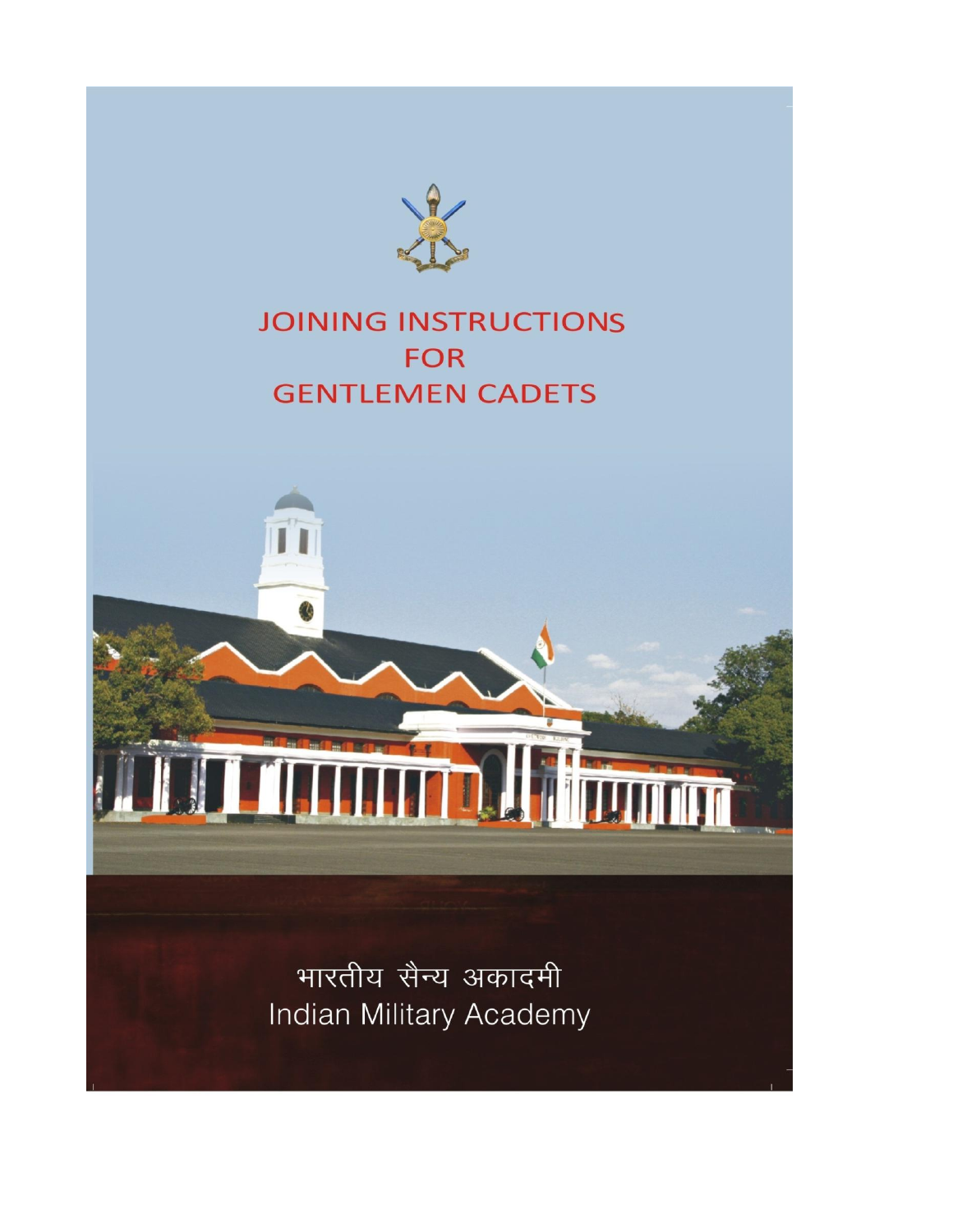

# **INDIAN MILITARY ACADEMY CREDO**

**THE SAFETY, HONOUR AND WELFARE OF YOUR COUNTRY COME FIRST, ALWAYS AND EVERY TIME. THE HONOUR, WELFARE AND COMFORT OF THE MEN YOU COMMAND COME NEXT. YOUR OWN EASE, COMFORT AND SAFETY COME LAST, ALWAYS AND EVERY TIME.**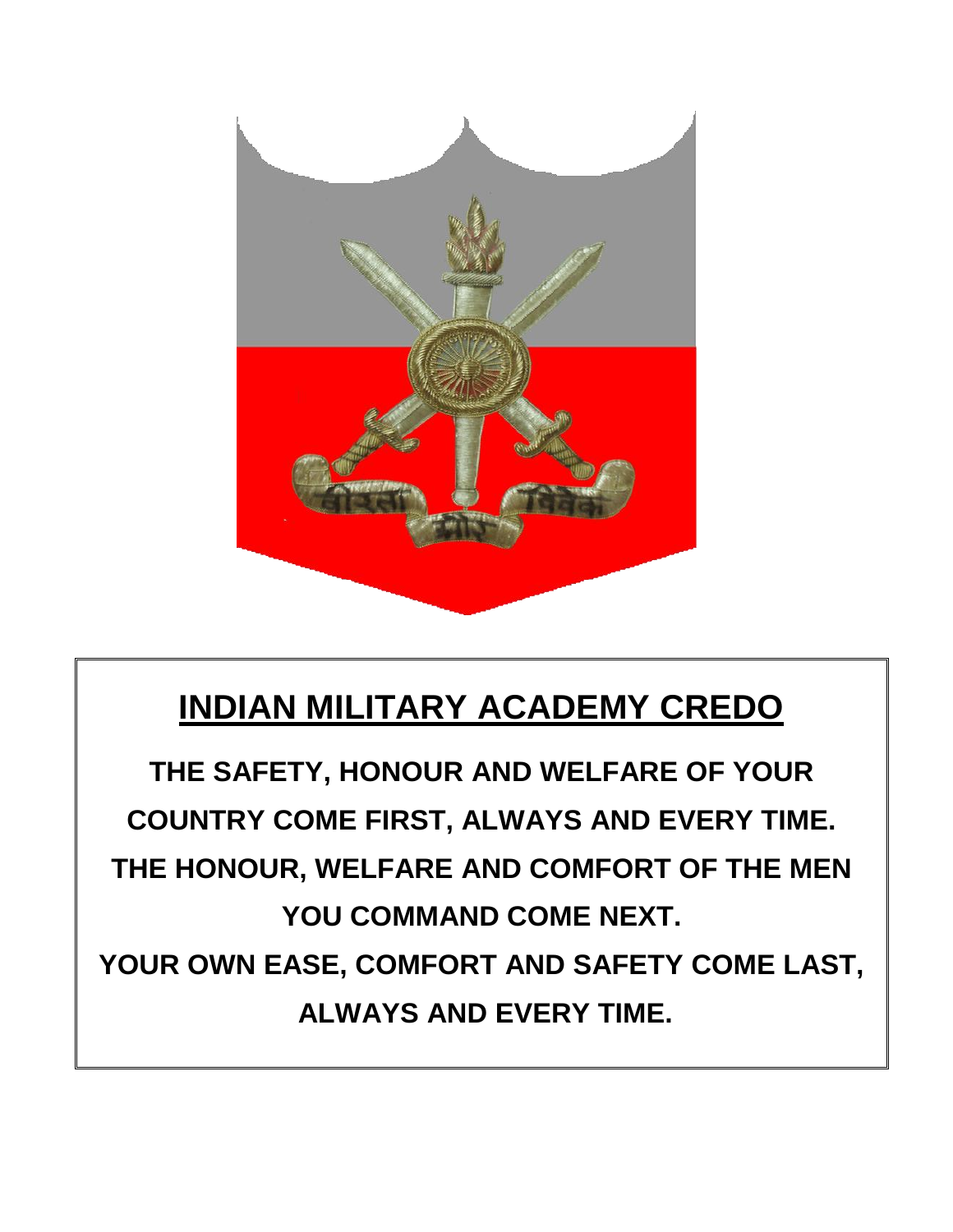# (i) **CONTENTS**

| Ser<br>No | Subject                                 | Page No        |
|-----------|-----------------------------------------|----------------|
|           | <b>PART I - GENERAL</b>                 |                |
| 1.        | Introduction                            | 1              |
| 2.        | <b>Brief History</b>                    | 1              |
| 3.        | Aim of the Training                     | 1              |
| 4.        | Organization of Indian Military Academy | $\overline{2}$ |
|           | <b>Cultural Aspects</b>                 |                |
| 5.        | Location                                | $\overline{2}$ |
| 6.        | Weather                                 | $\overline{2}$ |
|           | <b>PART II - INITIAL PREPARATIONS</b>   |                |
| 7.        | Acknowledgment                          | 3              |
| 8.        | Documentation                           | 4              |
| 9.        | Provisional Induction in the training   | 4              |
| 10.       | Travelling                              | 5              |
| 11.       | Medical                                 | 5              |
| 12.       | Clothing                                | 6              |
| 13.       | <b>Forbidden Articles</b>               | 6              |
| 14.       | Photographs                             | $\overline{7}$ |
| 15.       | <b>Physical Fitness</b>                 | 7              |
| 16.       | <b>Computer Education</b>               | 7              |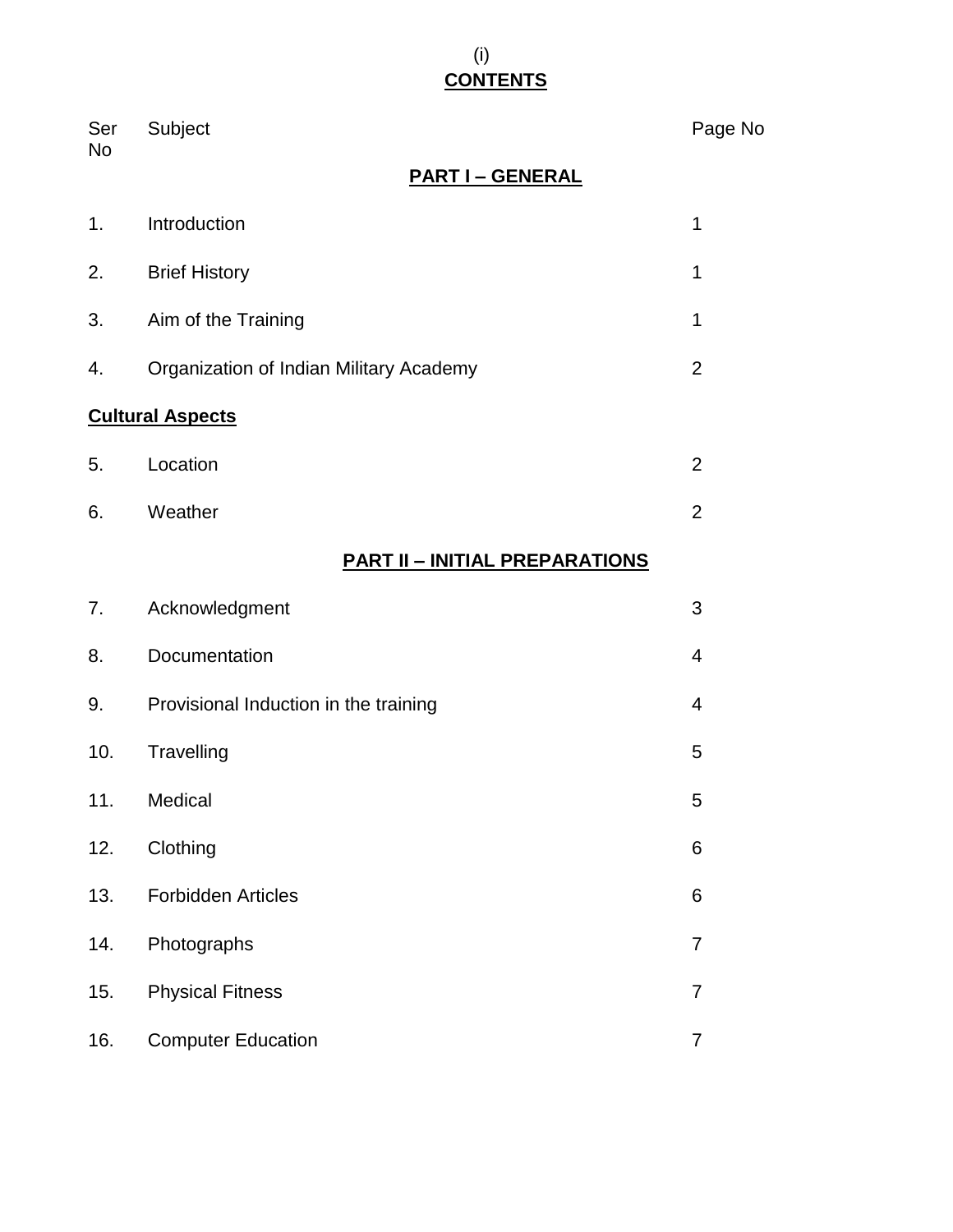## **PART III – ADMINISTRATION**

| 17. | Reception                       | 7                |
|-----|---------------------------------|------------------|
| 18. | Late arrival                    | 8                |
| 19. | Accommodation                   | 8                |
| 20. | Messing                         | 8                |
| 21. | <b>Clothing &amp; Equipment</b> | 8                |
| 22. | Correspondence/Address          | 9                |
| 23. | <b>Discipline</b>               | $\boldsymbol{9}$ |
| 24. | Leave                           | $\boldsymbol{9}$ |
| 25. | <b>Visitors</b>                 | $\boldsymbol{9}$ |
| 26. | Visit to City                   | 9                |
| 27. | Marriage                        | 9                |
| 28. | Interview/Examination           | 10               |
| 29. | Resignation/Withdrawal          | 10               |

## **PART IV – PAY AND ALLOWANCES**

| 30. | <b>Direct Entry</b>                                      | 10 |
|-----|----------------------------------------------------------|----|
| 31. | <b>Technical Graduate Course/University Entry Scheme</b> | 10 |
| 32. | Scholarships                                             | 11 |
| 33. | Compensation                                             | 11 |
| 34. | Insurance                                                |    |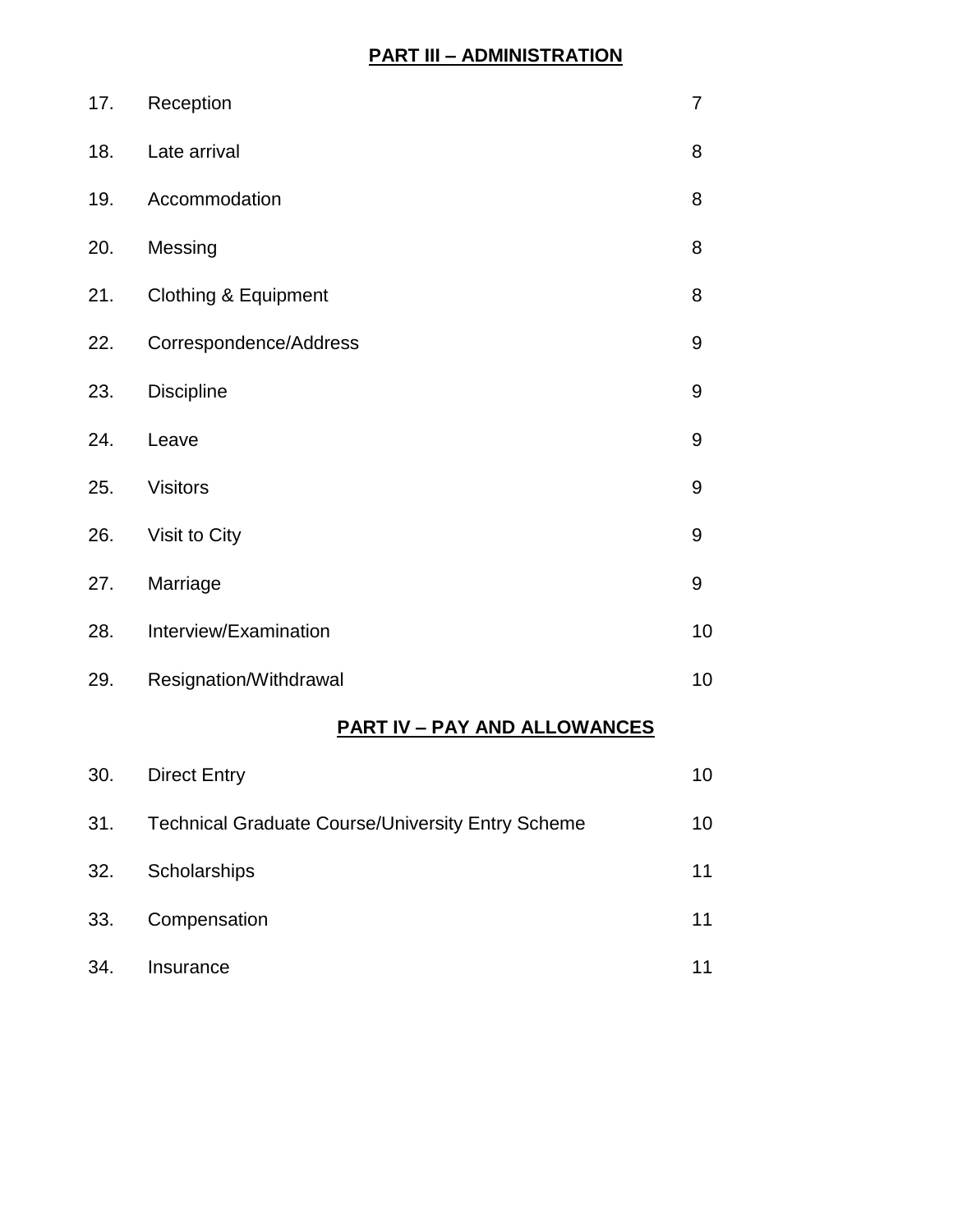| 12<br>Hobbies/Clubs<br>35.<br>12<br>36.<br>Games<br>12<br><b>Recreation &amp; Shopping Complex</b><br>37.<br>13<br><b>Banking</b><br>38.<br>13<br><b>Postal Service</b><br>39.<br>13<br><b>Communication Facility</b><br>40.<br><b>PART VI - SPECIAL INSTRUCTIONS</b><br>13<br>41.<br><b>Special Instructions</b><br>PART VII- CONCLUSION | <b>PART V - FACILITIES</b> |  |
|-------------------------------------------------------------------------------------------------------------------------------------------------------------------------------------------------------------------------------------------------------------------------------------------------------------------------------------------|----------------------------|--|
|                                                                                                                                                                                                                                                                                                                                           |                            |  |
|                                                                                                                                                                                                                                                                                                                                           |                            |  |
|                                                                                                                                                                                                                                                                                                                                           |                            |  |
|                                                                                                                                                                                                                                                                                                                                           |                            |  |
|                                                                                                                                                                                                                                                                                                                                           |                            |  |
|                                                                                                                                                                                                                                                                                                                                           |                            |  |
|                                                                                                                                                                                                                                                                                                                                           |                            |  |
|                                                                                                                                                                                                                                                                                                                                           |                            |  |
|                                                                                                                                                                                                                                                                                                                                           |                            |  |

|     | Conclusion |  |
|-----|------------|--|
| 42. |            |  |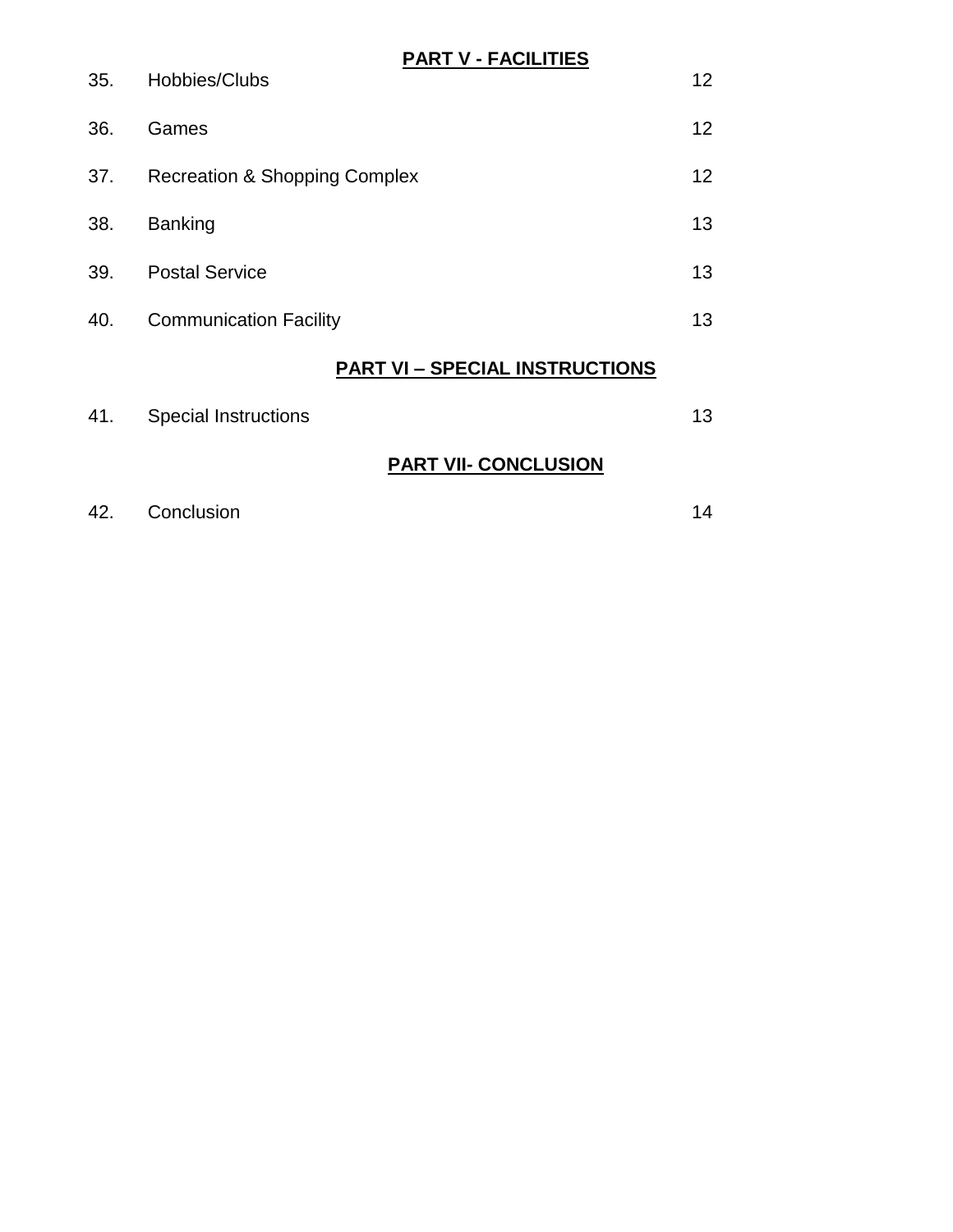## **APPENDICES**

| Appendix | Para            | Part                   | Subject                                                                         | Page<br>No |
|----------|-----------------|------------------------|---------------------------------------------------------------------------------|------------|
| A        | 12 <sub>2</sub> | $\mathbf{\mathsf{II}}$ | Layout of the Acknowledgement                                                   | $15 - 16$  |
| B        | 13(1)/18        | Ш                      | Layout of the Medical Certificate                                               | 17         |
| C        | 13(m)           | $\mathbf{  }$          | Layout of the Parents Income Certificate                                        | 18         |
| D        | 13(n)/15        | $\mathbf{  }$          | Layout of the Bond by the Parents/Guardian                                      | 19-21      |
| Е        | 13(0)/62        | II/VI                  | Layout of the Supplementary Agreement                                           | $22 - 23$  |
| F        | 13(p)           | Ш                      | Layout of the Risk Certificate Signed by<br>Parents/Guardian of Gentleman Cadet | 24         |
| G        | 13(q)           | Ш                      | Layout of the Risk Certificate Signed by<br>the Gentleman Cadet                 | 25         |
| Н        | 13(u)           | $\mathbf{I}$           | Layout of Affidavit – Name variation                                            | 28         |
| J        | 42              | Ш                      | <b>Application Format for Resignation</b>                                       | $26 - 27$  |
| K        | 49              | V                      | List of Clubs                                                                   | 29         |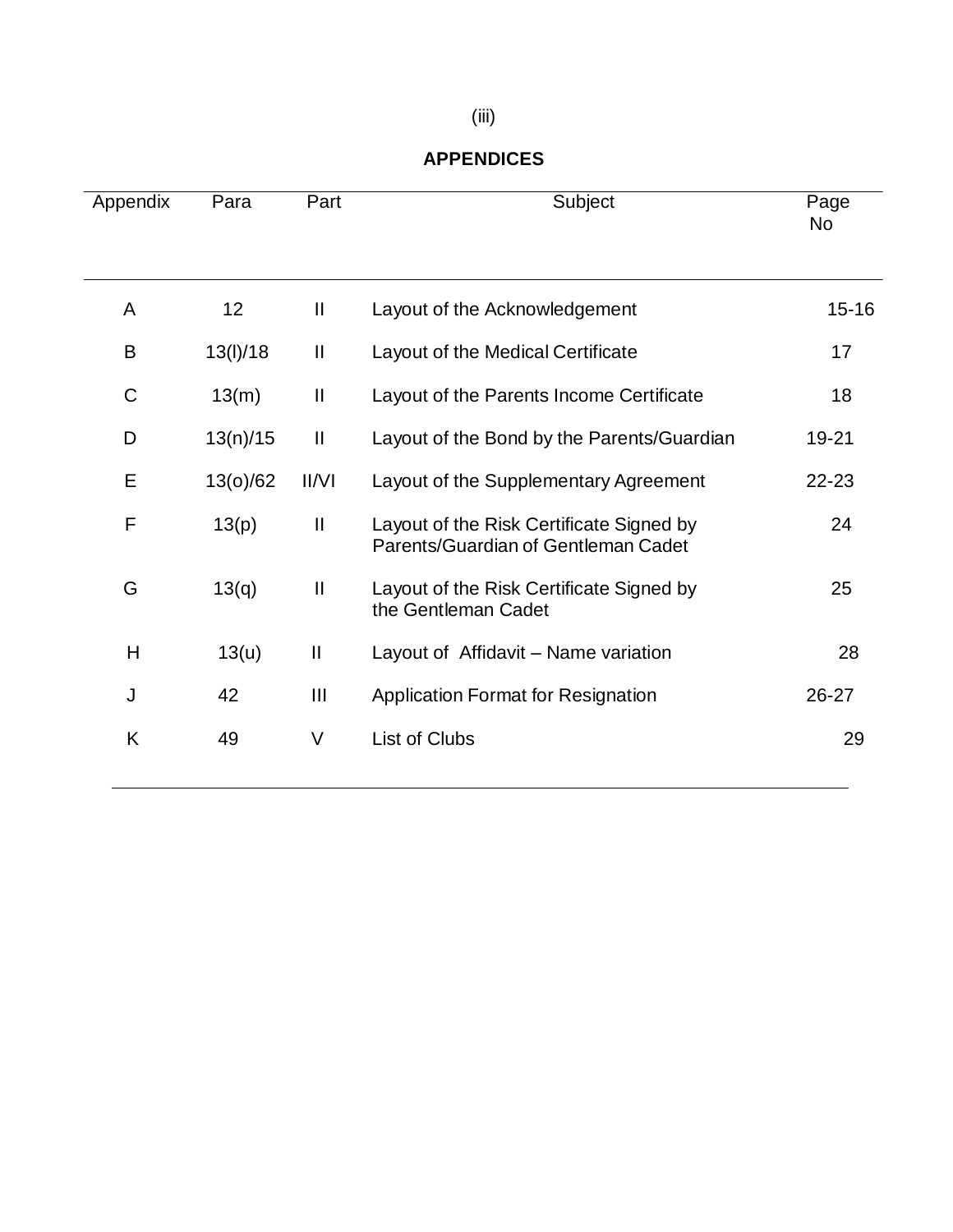#### **PART I - GENERAL INFORMATION**

#### **Introduction**

1. The Indian Military Academy (IMA), Dehradun is one of the premier Institutions training Gentlemen Cadets (GCs) for commission into the Indian Army. The Academy is known for its glorious history and valiant traditions which are not only an integral part of the Nation's proud heritage, but also form an indispensable sheet anchor of independent India's national security.

2. Through the portals of the IMA, with the Credo "Veerta Aur Vivek" pass out the future Army officers of the Indian Army. The path of military leaders is paved with a challenging, exciting and an exacting service. The Academy is no soft option to glitz and glamour. It is an austere institution imparting rigorous training in leadership, self discipline and the art of war. The hallowed portals of this great institution boast of having bred the majority of the officer cadre of today"s Indian Army.

#### **Brief History**

3. Founded in 1932 to fulfill the growing need for Indianisation, the IMA has grown from its first Course of 40 GCs to a planned capacity of 1200 GCs. Its professional fame places it alongside the finest, military training institutions of the world. The outstanding records of its alumni on battlefields around the world bear testimony to its fame as a cradle for future military leaders of the country.

4. One of the interesting features in the development of IMA is its expansion in January 1949 into Armed Forces Academy with an addition of Joint Services Wing at Clement Town, Dehradun, where Cadets of Army, Navy and Air Force were trained. On 1st January, 1950, the Armed Forces Academy in Dehradun was renamed as National Defence Academy.

5. In 1954, the Joint Services Wing of the National Defence Academy moved from Dehradun to Khadakvasla, Pune and Military Wing, which stayed back in Dehradun was renamed as Military College. In 1960, the Military College was given back its original name "Indian Military Academy".

#### **Aim of Training**

6. The training at IMA is aimed at the optimum development of intellectual, moral and physical qualities essential for leadership in the profession of arms. Training at the IMA inculcates those qualities of mind and heart, patriotism, character, dynamism, initiative and understanding that are the very basis of leadership in war as well as in peace.

#### **Organisation and Layout**

7. The Commandant of IMA is a Lieutenant General and Deputy Commandant & Chief Instructor of the rank of Major General. IMA is broadly organised with a Headquarter, Instructional Teams, Training Battalions and Army Cadet College Wing. The Headquarter consists of General Staff Branch, Administrative Branch and the Adjutant"s Branch. These are headed by Brigadiers except for the Adjutant Branch headed by Lieutenant Colonel/Major. The Instructors Teams are sub divided into the Service Training Team and Academic Department headed by Brigadiers respectively.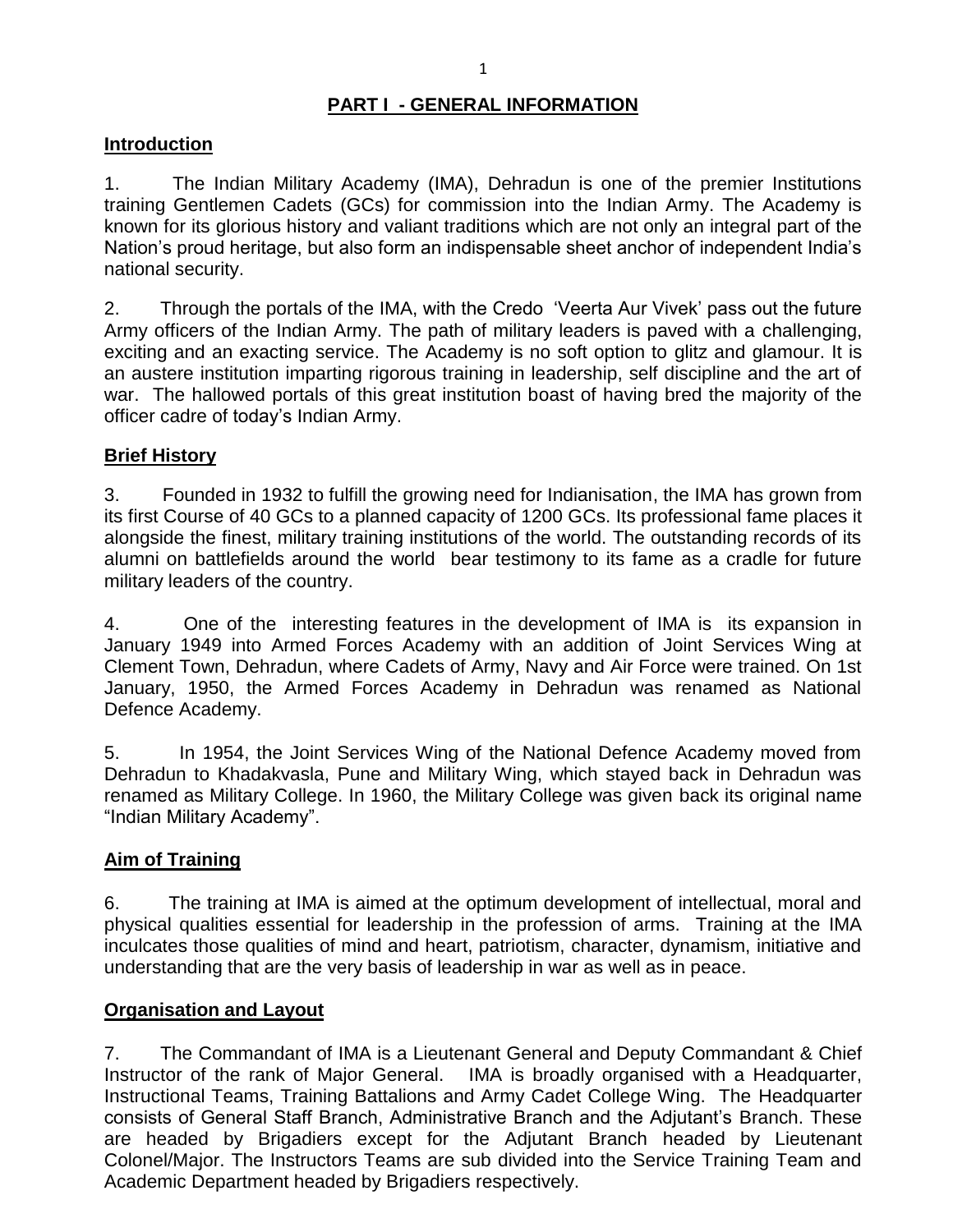8. There are four training Battalions viz, Bhagat, Cariappa, Thimayya and Manekshaw commanded by Colonels and assisted by Majors and Captains who are the Company and Platoon Commanders. Battalions are named after the Ex Chiefs of the Army Staff except Bhagat Bn which is named after Lieutenant General PS Bhagat, VC – the first officer to be awarded with Victoria Cross and also was the Commandant of IMA. The Battalions are organized into four Companies each which are further sub divided into three platoons each.

9. The Army Cadet College Wing headed by a Brigadier is the fifth Battalion of IMA located in Tons Campus. It consists of three Companies with three platoons each and a Academic Department headed by a Principal. The latter is organisation into various departments under the Humanities and Science Streams and each department is being headed by a Professor / Associate Professor.



#### **Cultural Aspects**

10. **Location**. The IMA is located in Premnagar on the out-skirts of Dehradun, a town in Uttaranchal about 250 kms from New Delhi. The Doon Valley lies between the Garhwal Himalayas and the Shivaliks. The average height of the valley is 600 meters above Mean Sea Level. The forested environment and pristine mountains in the backdrop form an ideal training environment for young GCs. It is believed that Dronacharya had his Ashram nearby and used the area for training his disciples in the art of war.

11. **Weather**. The Doon Valley enjoys a salubrious climate throughout the year. It has a short summer from mid April to June and a long wet monsoon from July to September. It is nice and pleasant during October and March, but quite cold from November to February. Max summer temperature is around  $42^{\circ}$  C and min winter temperature is as low as 1<sup>o</sup>C.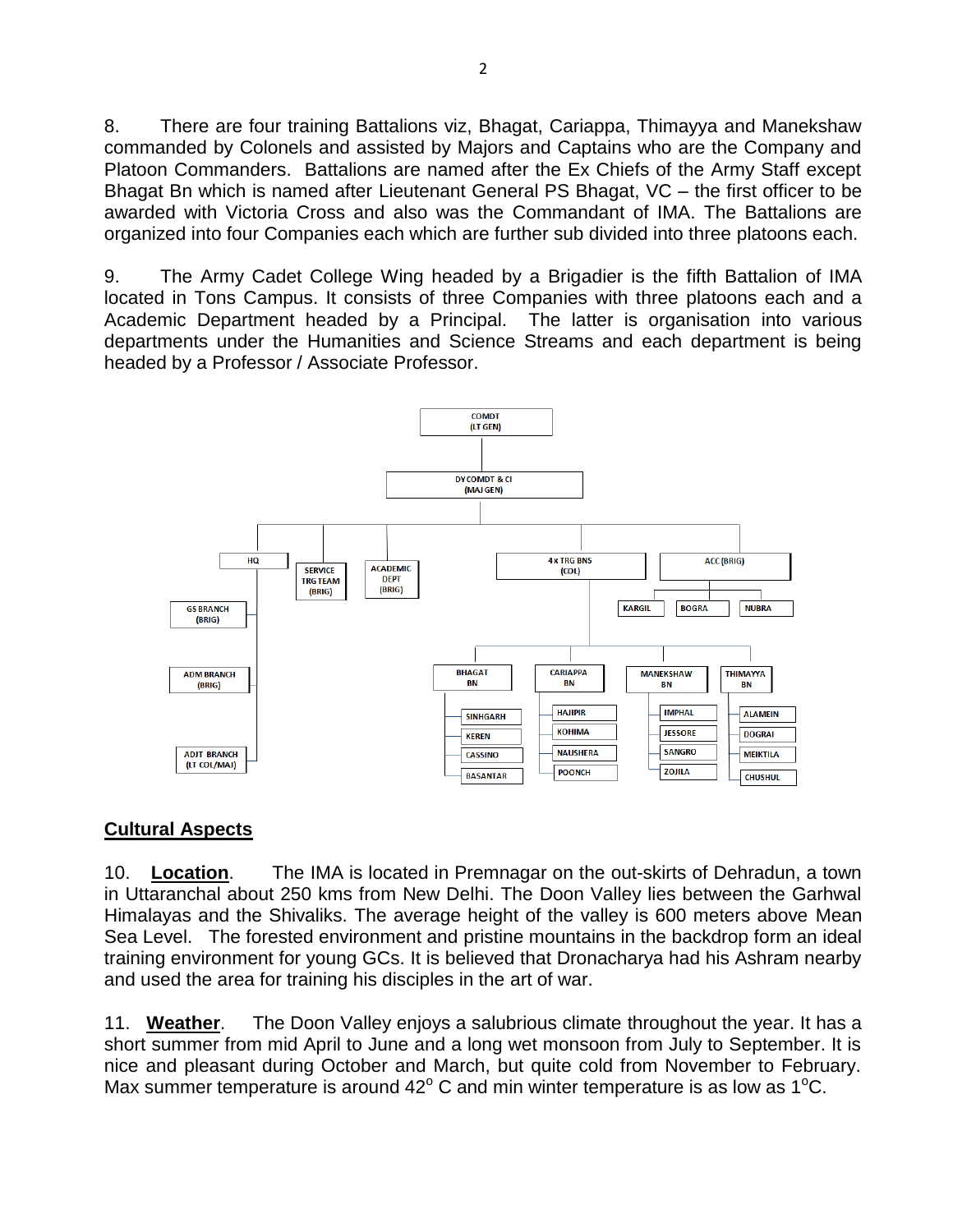## **PART II - INITIAL PREPARATION**

#### **Acknowledgment**

12. Immediately on receipt of Joining Instructions, acknowledgement will be sent, as per format given at Appendix A with a copy to Adjutant IMA, Dehradun.

13. The following documents duly completed will be brought by the GCs and will be checked on arrival at the Academy :--

(a) Original/Ink signed Call Letter/Joining Instruction from Recruiting Directorate, Integrated Headquarters of Ministry of Defence (IHQ of MoD (Army)).

(b) Proof of Identity (Issued by Government Authorities, ie, Voter Card, Aadhar Card, Driving License, Passport, PAN Card etc).

(c) Original Matric or equivalent certificate to support date of birth.

(d) Original Matric/class 10 marks sheet.

(e) Original class 12 certificate & marks sheet.

(f) Original Degree or Provisional Degree of Graduation from Recognized University.

(g) Original Degree marks sheets of all terms/semesters of Graduation.

(h) Original Degree or Provisional Degree for Post Graduation from a Recognized University, as applicable.

(j) Original marks sheets of all terms/semesters of Post Graduation, as applicable.

(k) Migration Certificate.

(l) Medical Certificate duly signed by Registered Medical Practitioner as per Appendix B attached.

(m) Parents Income Certificate as per Appendix C attached.

(n) Bond to be signed by the GCs parents/guardians as per Appendix D attached.

(o) Supplementary Agreement as per Appendix E attached (only in case of provisional admission of Direct Entry and for Technical Graduates Course and University Entry Scheme GCs). GCs with provisional admission have to submit/deposit a Demand Draft/Cash in favour of "**Commandant Indian Military Academy, Dehradun**" for the duration of training **@ Rs. 9488/-per week**. (Actual dates for deposit of advance money will be calculated according to instruction at the time).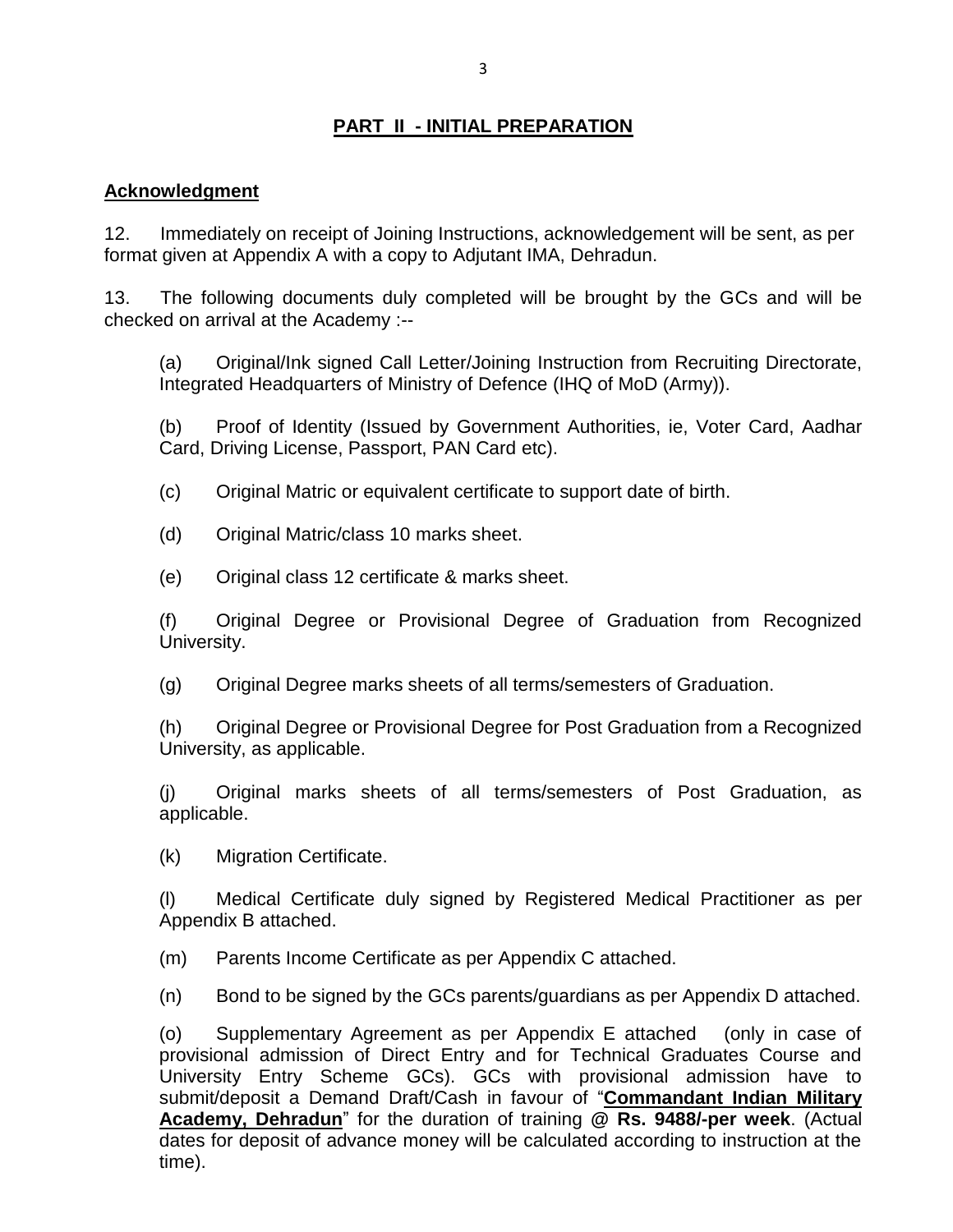(p) Risk Certificate to be signed by Parents/Guardians of the candidate selected for training as per Appendix F attached.

(q) Risk Certificate to be signed by Candidates selected for training as per Appendix G attached.

(r) **PAN Cards**. All candidates should be in possession of PAN Cards at the time of joining this Academy. If not, then they should apply for the same immediately.

(s) **Aadhar Card**. All candidates should be in possession of Aadhar Card at the time of joining this Academy. If not, then they should apply for the same immediately.

(t) **Affidavit – Name Variation**. An affidavit duly signed by a notary is required in case of discrepancy in name from the Matriculation Certificate. Name & Date of Birth as mentioned in the Matriculation Certificate will be treated as final. Specimen of Affidavit is at Appendix J.

14. All documents will have to be completed and signed as per instructions given in the respective formats.

15. It has been our experience that a number of Candidates do not get the Bond (refer Appendix D) signed by their parents, prior to joining this Academy. This is NOT ACCEPTABLE. The following procedure will be followed for GCs who fail to produce the Bond :-

(a) All GCs who do not submit the Agreement Bond on joining will deposit 15 days training charges (**Rs. 9488/- per week**) to cover this period of training.

(b) If after first 15 days the Bond is still not received, the training charges will be recovered until the Agreement Bond is received (max upto 3 months).

(c) If the Bond is submitted, the GC will be refunded the cost of training deposited by him as given at Para (a) above. If the Bond is not submitted by the third month, the GC will be withdrawn from the IMA.

16. **Provisional Induction in the Indian Military Academy** - In case a GC is inducted as per Supplementary Agreement (Appendix E refers) and he is not able to produce requisite Education Qualification Certificate within 30 days of joining the Academy, he may be permitted to extend this period to a further 30 days provided he deposits an amount at the rate of **Rs. 9488/- per week**. In no case such extensions for submission of Education Qualification/Degree be permitted beyond three months. *If a GC admitted provisionally fails to deposit the requisite Education Degree within the above period, he will be automatically withdrawn from the Academy and the money deposited by him will be forfeited. No representations in this regard will be accepted thereafter.*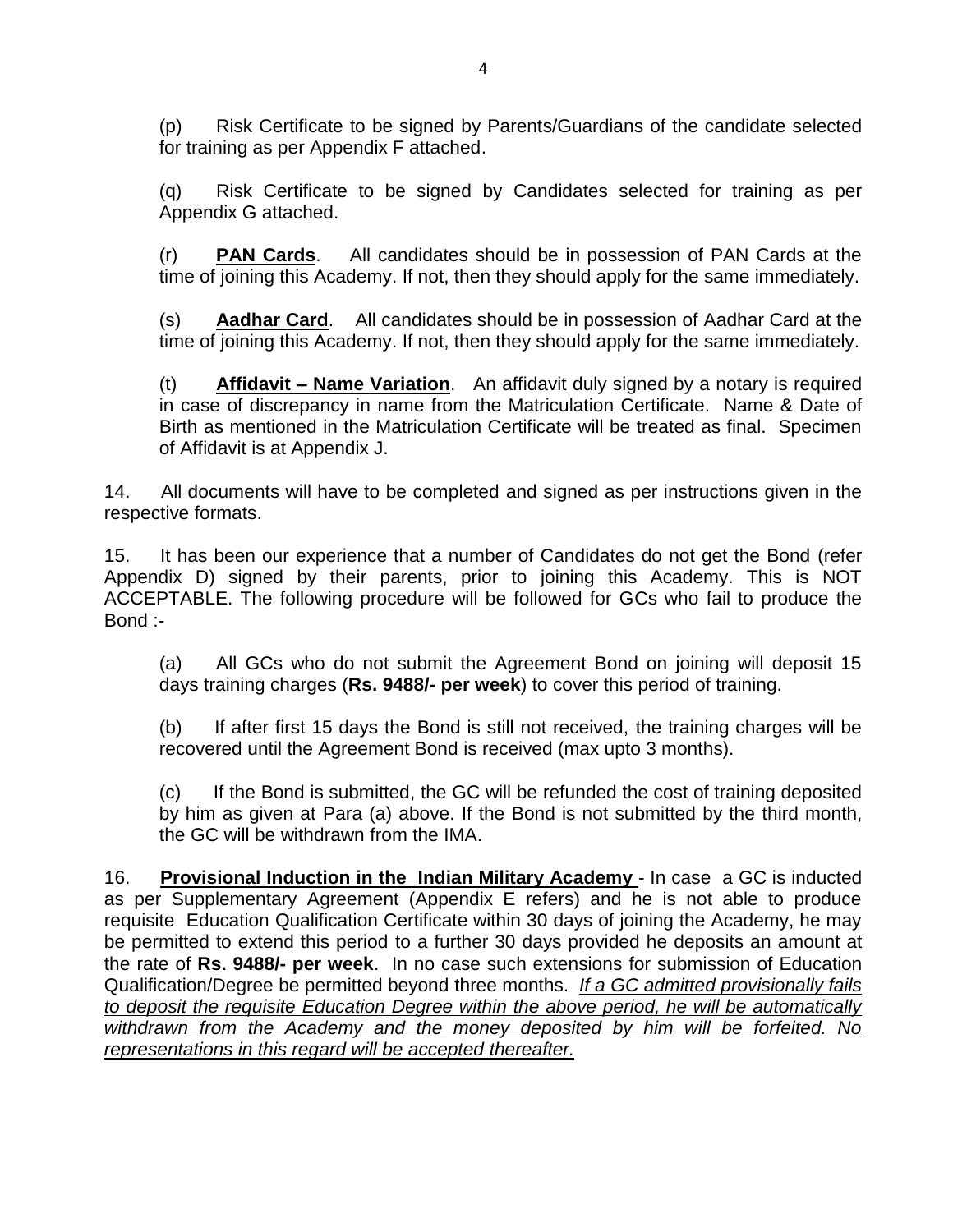17. **Travelling**. The GCs are required to travel to Dehradun on their own expense. Reimbursement will be made at the present railway rate of Second Class Sleeper/Bus, on arrival at the Academy. All GCs will be in possession of Train/Bus tickets and supporting documents to claim the same. The rail and road communication to Dehradun is as under :-

| S. No.         | Train                        | From-To                          | Arrival at Dehradun |
|----------------|------------------------------|----------------------------------|---------------------|
| (i)            | <b>Bombay Express</b>        | Bombay VT-Dehradun               | 1735hrs             |
| (ii)           | Doon Express                 | Howrah-Dehradun                  | 0710hrs             |
| (iii)          | <b>Mussoorie Express</b>     | Delhi-Dehradun                   | 0800hrs             |
| (iv)           | Shatabdi Express             | New Delhi-Dehradun               | 1240hrs             |
| (v)            | Jan Shatabdi Express         | New Delhi-Dehradun               | 2110hrs             |
| (vi)           | Janta Express                | Varanasi-Dehradun                | 0640hrs             |
| (vii)          | <b>Link Express</b>          | Allahabad-Dehradun               | <b>1310hrs</b>      |
| (viii)         | 329 Dn Lahori Passenger      | Amritsar-Dehradun                | 1005hrs             |
| (ix)           | Saharanpur Passenger         | Saharanpur - Dehradun            | 2020hrs             |
| (x)            | Ujjain Express/              | Ujjain-Dehradun (Thu, Fri)/      | <b>1900hrs</b>      |
|                | <b>Indore Express</b>        | Indore-Dehradun (Sun & Mon)      |                     |
| (xi)           | Rapti Ganga Express          | Gorakhpur-Dehradun (Thu & Sat)   | 1400hrs             |
| (xii)          | <b>Uttranchal Express</b>    | Okha-Dehradun (Sat only)         | <b>1900hrs</b>      |
| (xiii)         | Upasana Express              | Howrah-Dehradun (Wed & sat only) | 1800hrs             |
| (xiv)          | Kathgodam Express            | Kathgodam-Dehradun               | 0420hrs             |
| (xv)           | <b>Chennai Express</b>       | Chennai-Dehradun (Sat only)      | 0500hrs             |
| (xvi)          | Rapti Ganga Express          | Muzaffarpur-Dehradun (Tue)       | 1400hrs             |
| (xvii)         | New Delhi Dehradun           | Delhi-Dehradun                   | 0540hrs             |
|                | <b>AC Express</b>            |                                  |                     |
|                | (xviii) Kochu Velly Dehradun | Kochu Velly-Dehradun             | 2200hrs             |
| <b>Express</b> |                              | (Sun Only)                       |                     |
|                |                              |                                  |                     |

| ıа |  | Rail. |  |
|----|--|-------|--|
|    |  |       |  |

**Note** : The above timings are subject to change. Refer latest Railway Time Table for exact timings.

(b) **Road**. Dehradun is well connected with various cities by road e.g. Delhi, Chandigarh, Agra, Meerut, Moradabad, Saharanpur, Lucknow and Ambala.

(c) **Air**. The nearest airport is Jollygrant (approximately 45 km from IMA) connected with all major flights. However, reception is arranged only at bus stand and railway station. GCs travelling by air have to reach IMA under their own arrangements.

#### **Medical**

18. GCs will bring with them a Medical Certificate on the format attached at Appendix B signed by a qualified medical practitioner or a Military Medical Officer. In the absence of this certificate they will NOT be admitted in the Academy.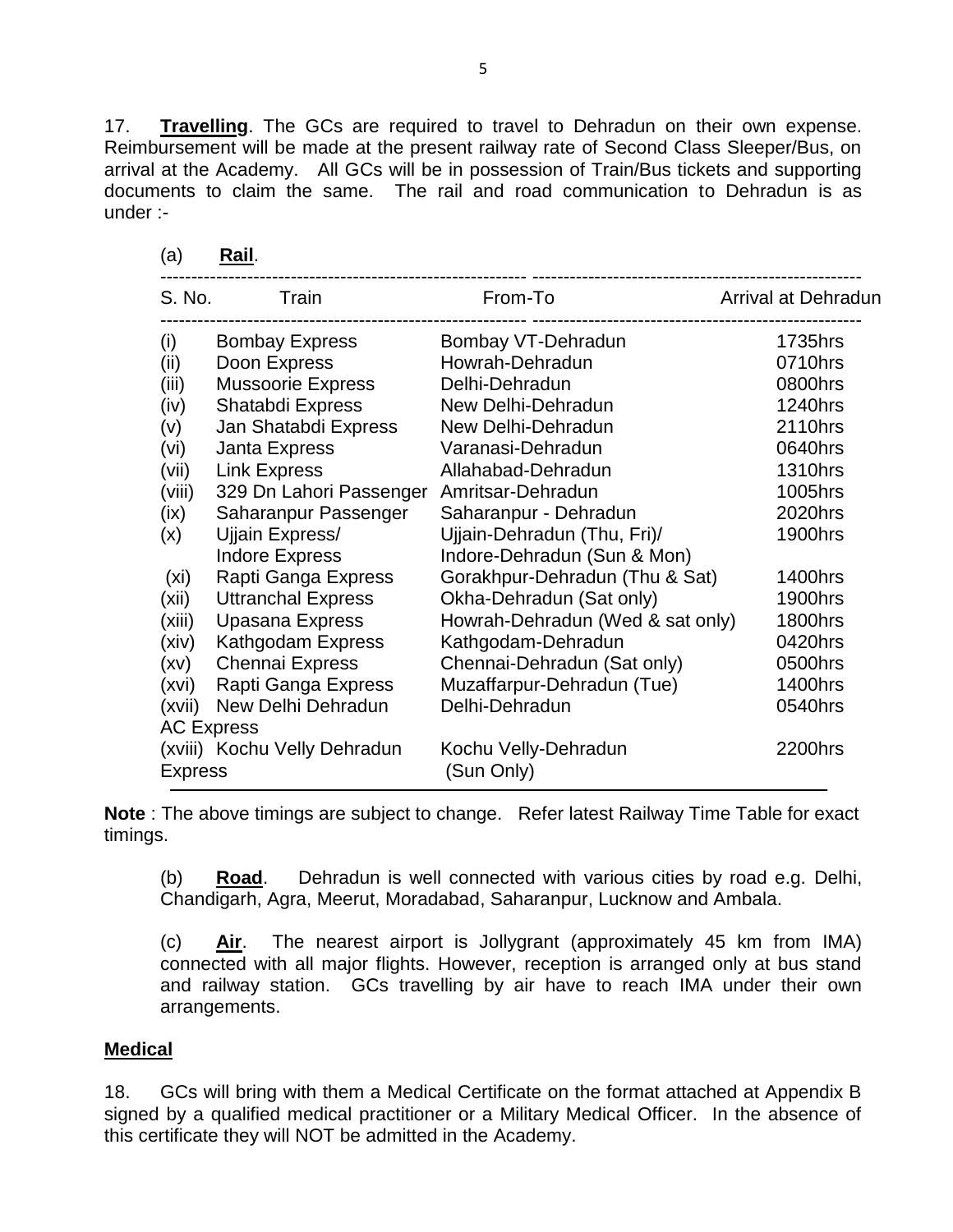19. If a GC is exposed to any infection or contagious disease, before joining this Academy, he will inform the Adjutant, IMA. Under no circumstances he will join IMA, until permission to do so is obtained from competent Military Medical Authorities.

#### **Clothing**

20. GCs are required to bring with them following items of clothing for use till such time the clothing of Academy pattern is issued to them :-

| (a) | Winter Sports Coat or Blazer (preferably Blue Colour)                            | $-- 1$<br>Only for GCs                                  |
|-----|----------------------------------------------------------------------------------|---------------------------------------------------------|
| (b) | Woolen Trouser to be worn alongwith (a) above (preferably --- 1<br>grey flannel) | joining in Jan                                          |
| (c) | Pullover (White)                                                                 | $\begin{matrix}\n-1 \\ \end{matrix}$                    |
| (d) | Shirt (White)                                                                    | 2 Full Sleeves                                          |
| (e) | Shorts (White)                                                                   | $-- 2$                                                  |
| (f) | <b>Black Brogue Shoes</b>                                                        | --- 1                                                   |
| (g) | <b>Bed Sheets (White)</b>                                                        | $-- 2$<br>$-2$                                          |
| (h) | Towel Bath (White)                                                               |                                                         |
| (j) | Socks Nylon (White Plain)                                                        | $-- 4$                                                  |
| (k) | Socks Nylon (Black Plain)                                                        | $-- 4$                                                  |
| (1) | Handkerchiefs                                                                    | $-- 12$                                                 |
| (m) | Steel Box Black (Length -35", Height - 11", Width - 19")                         | $-- 1$                                                  |
| (n) | Turbans (for Sikh candidates only)                                               | $-2$ each<br>(Red, Black, Grey and<br>Olive Green (OG)) |

#### **Forbidden Articles**

- 21. GCs are forbidden to bring any of the following items :-
	- (a) PC, Laptop and Multimedia mobile phones, I Pads, Storage devices.
	- (b) TV Sets or Music System.
	- (c) Dogs or Pets.
	- (d) Motor Cycle, Scooter, Bicycles or Car.
	- (e) Air Guns, Pistols, fire arms and ammunition.
	- (f) Private Servant.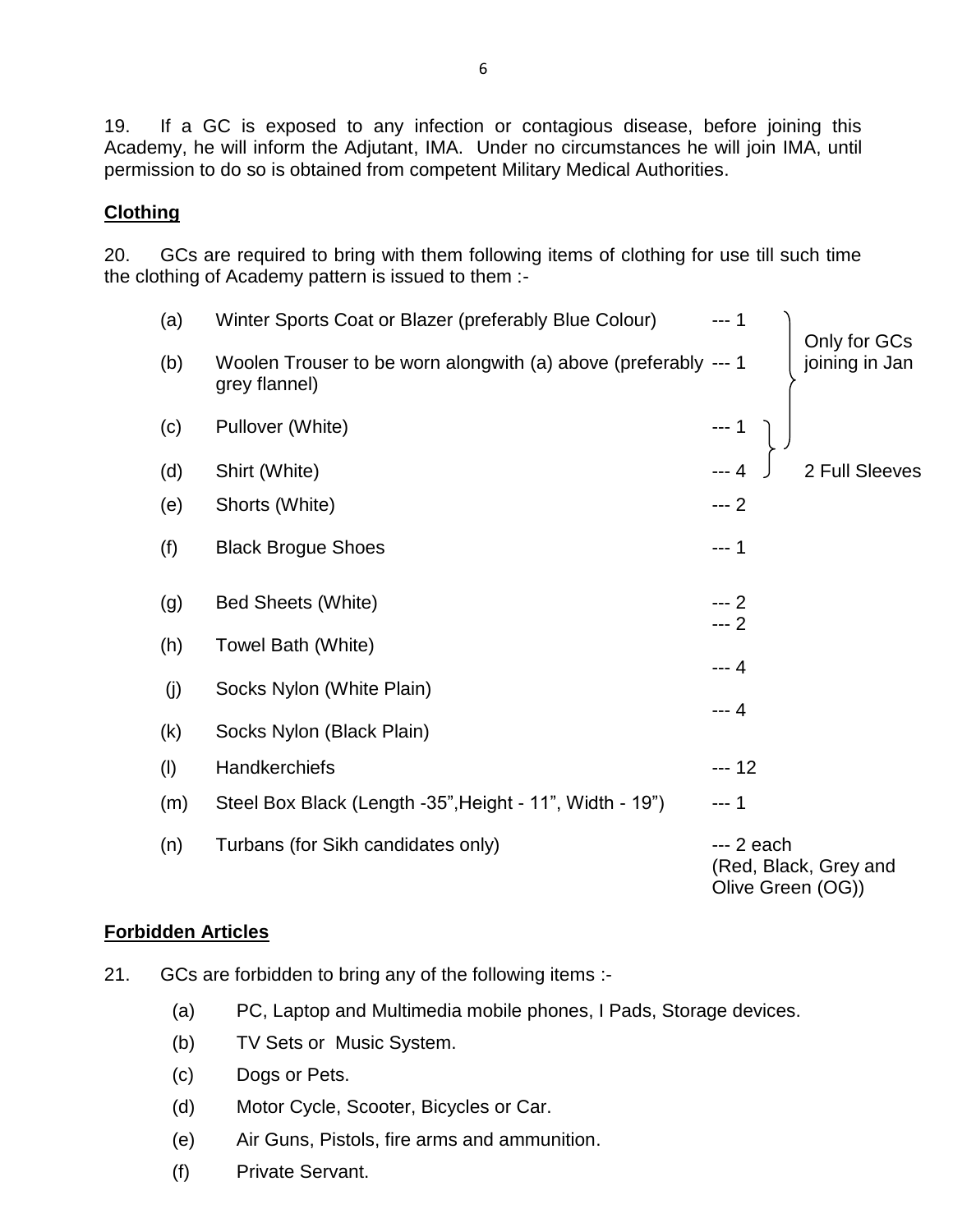- (g) Wines, Spirits, Malt, Liqueurs.
- (h) Articles of value or jewellery.
- (j) Cigarettes or smoking material and intoxicating material (including drugs).
- (k) Pornographic material.
- (l) Electrical appliances including refrigerator, heater etc.

## **Photographs**

22. All GCs will bring 10 copies of their photographs in white shirt and necktie. The size of each photograph should be approximately **4.5 x 3.5 cms ( five copies)** with light skyblue background and **3.5 x 2.5 cms ( five copies)** with light skyblue background.

## **Physical Fitness**

23. It is imperative that candidates desirous of joining the IMA attain a certain degree of physical fitness, which will facilitate their smooth adaptation to the training schedule at the IMA. It has been observed that a majority of the selected candidates, particularly those hailing from urban areas, are in poor physical condition on joining the Academy, as a result of which they find it difficult to cope up with the training routine. Inadequate physical conditioning also inhibits the GCs academic performance. Prospective candidates are therefore advised to keep themselves in good physical shape, by following the under mentioned regime daily:-

- (a) Running (5 kms in 30 minutes).
- (b) Skipping (10 to 15 minutes).
- (c) Push ups and Sit ups(minimum 30 each).
- (d) Chin ups on a beam or bar (minimum 08 Nos).
- (e) Rope climbing (minimum 3 to 4 meters).
- (f) Basics of swimming. However, non swimmers will be taught swimming at the IMA.

## **Computer Education**

24. Keeping in mind the advancement in the field of Information Technology and the impact it has on our lives, it is suggested that candidates must acquire basic working knowledge of computers before joining the Academy.

## **PART III - ADMINISTRATION**

## **Reception**

25. IMA will establish a Reception Centre at Dehradun railway station and bus stand from 0600 to 2000 hours for a week prior to commencement of the term. Transport will be available for conveyance of GCs and their baggage to IMA.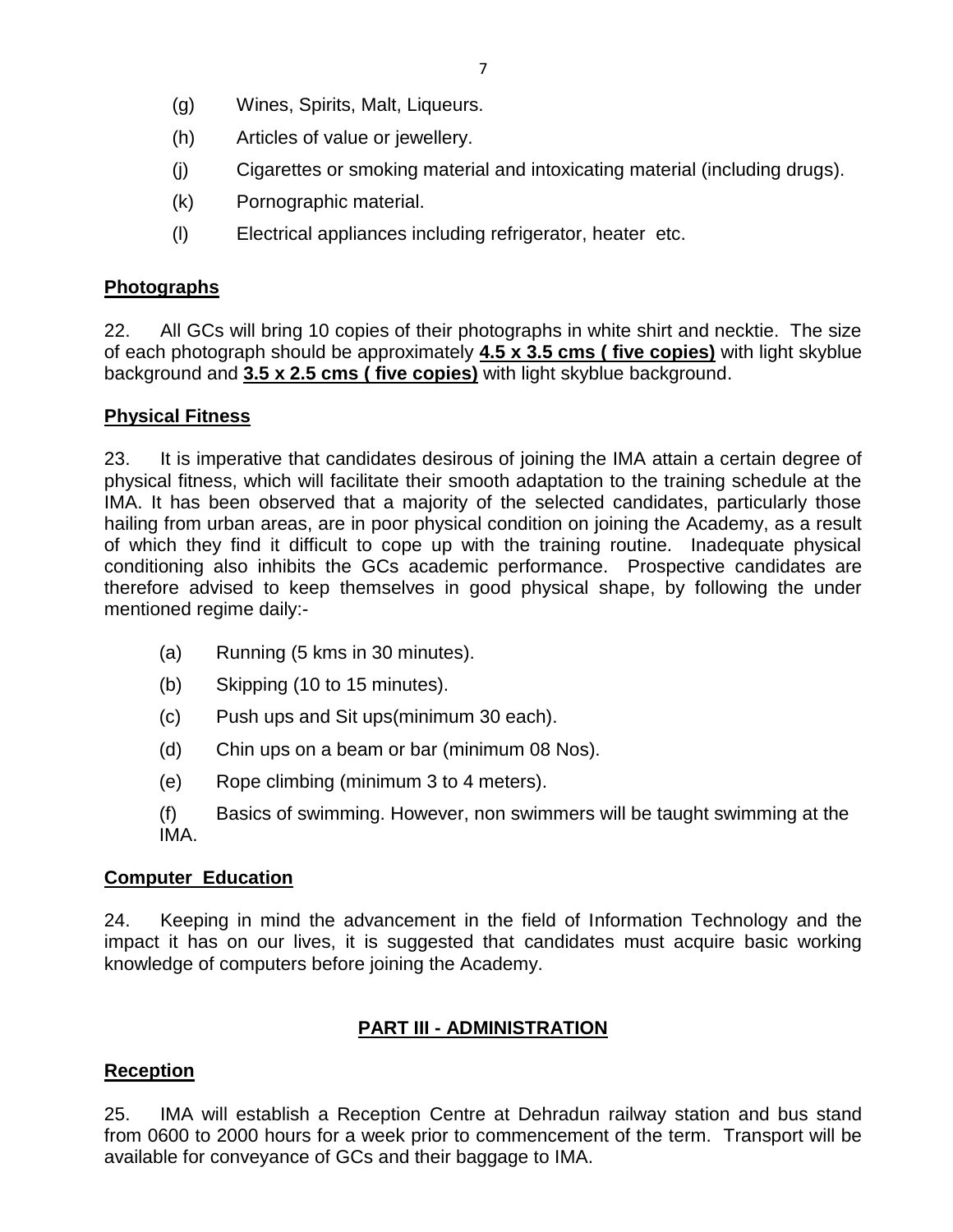26. GCs coming by private conveyance or travelling by air or reaching after 2000 hours are advised to report to Reception Center at IMA under own arrangements.

#### **Late Arrival**

27. In case of late arrival after 2000h for any reasons, candidates are advised to reach IMA Mukhya Dwar under their own arrangement and report to Adjutant/Assistant Adjutant, IMA. The Adjutant is available on telephone numbers – 0135 - 2773835 & 2774178 with following extensions :-

#### (a) **Adjutant** .

| (i)   | Office    | --- | 5230 |
|-------|-----------|-----|------|
| (iii) | Residence | --- | 5330 |

#### (b) **Assistant Adjutant**.

| (i)      | Office | 5231  |
|----------|--------|-------|
| $\cdots$ |        | -^^ ' |

- (ii) Residence ---- 5331
- (c) FAX ---- 2773838
- (d) STD Code for Dehradun ---- 0135

#### **Accommodation**

28. **Direct Entry**. GCs will be provided with free accommodation and will be allotted furnished cabins.

29. **Technical Graduate/University Entry Scheme**. GCs will be provided with furnished cabins on nominal rent.

#### **Messing**

30. **Direct Entry**. GCs will be provided with free messing and allied services (including light, hot water, conservancy and laundry).

31. **Technical Graduate/University Entry Scheme**. GCs will be provided with messing and allied services on nominal payment (including light, hot water, conservancy and laundry).

#### **Clothing and Equipment**

32. In order to ensure uniformity and correct pattern, clothing and equipment will be issued at the Academy. The cost of clothing and equipment will be debited from the Personal Outfit Allowance and the Initial Outfit Allowance authorised to the Gentlemen Cadets. **Bicycles are also issued to GCs for moving inside the Academy.**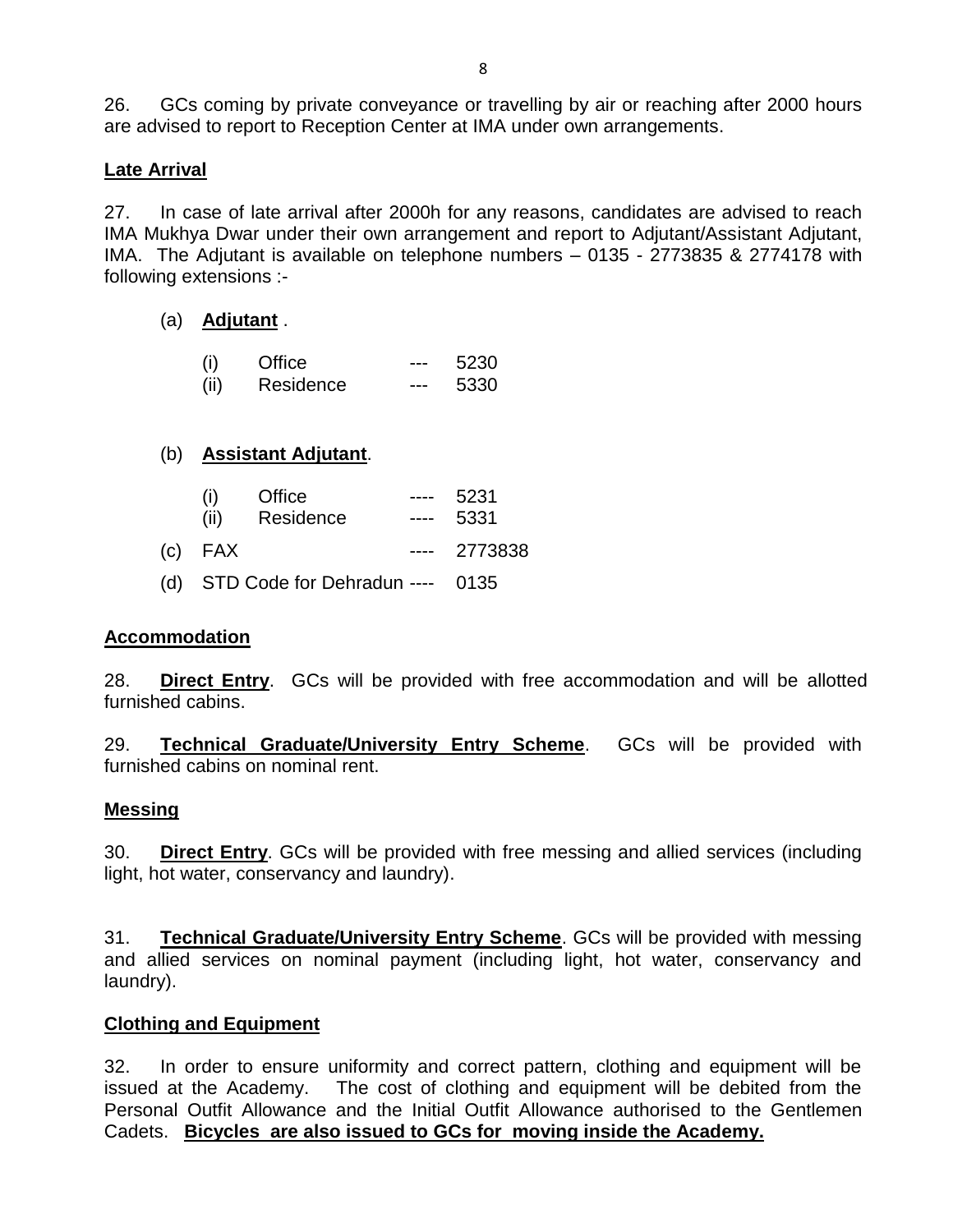#### **Correspondence and Address**

33. All correspondence to the GCs will be on the following addresse:-

| Academy No (will be allotted on arrival) _____ |  |
|------------------------------------------------|--|
| Gentleman Cadet (Name)                         |  |
| Company (will be allotted on arrival)          |  |
| Battalion (will be allotted on arrival)        |  |
| IMA, Premnagar                                 |  |
| Dehradun (Uttrakhand)-248007                   |  |

#### **Discipline**

34. While undergoing training at IMA, GCs will be subject to Rules and Regulations as laid down by IMA from time to time.

#### **Leave/Vacations**

35. Except for leave on medical grounds, no other kind of leave or absence during the period of training will be granted. Leave for wedding ceremonies and funerals is permissible only in case of blood relations and exceptional cases. No leave is permitted for any kind of festivals or similar events/occasions. The IMA is closed for vacations as under:-

| (a) | Summer Vacation (June -July)         | $\sim$ | Four weeks.             |
|-----|--------------------------------------|--------|-------------------------|
| (b) | Winter Vacation (December – January) | $\sim$ | Four weeks.             |
| (C) | Mid Term Break                       |        | One week (conditional). |

36. GCs will be permitted to proceed home during the vacation subject to certain conditions like passing various tests in basic minimum standards. A number of adventure hikes are also organized for GCs of 1<sup>st</sup> and 2<sup>nd</sup> term to various places of interest around Dehradun during midterm break. The final decision as to whether or not they should be permitted to proceed home during the vacation shall, however, rest with Commandant, IMA.

#### **Visitors**

37. GCs may receive visitors only after four weeks of commencement of term. The visitors are allowed to visit only on Sunday/Holiday from 0900 to 1800 hours during summers and 0900 to 1700 hours during winters. No accommodation is provide to parents/visitor at IMA therefore parents/visitor should stay under own arrangements.

38. **Visit to City**. GCs are permitted to visit Dehradun City on Sundays and Holidays on passing laid down standards in Drill.

#### **Marriage**

39**. Direct Entry**. Only unmarried GCs will be admitted for training at the IMA. GCs will not be permitted to marry during training. They will be required to give an undertaking to this effect as per Appendix "G" attached.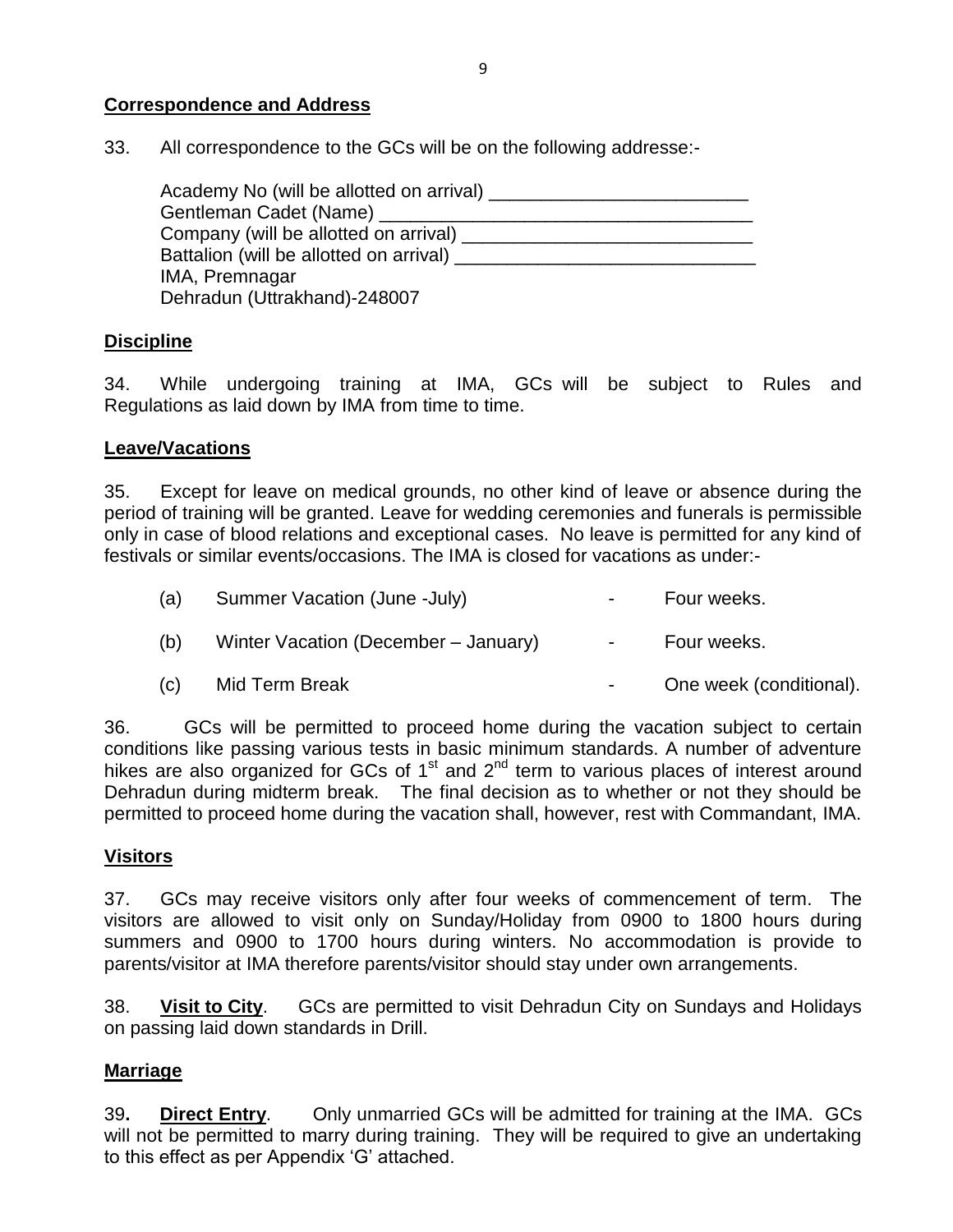40. **Technical Graduates/University Entry Scheme**. Marital Status is no bar for the grant of commission in the Army for Technical Graduates. However, no GC will be allowed to marry during the period of training.

#### **Interview/Examination**

41. Direct Entry & Technical Graduates/University Entry Scheme entries, in the first term only, will be allowed following:-

(a) To apply for an interview for civil central Government job and also permitted to proceed for interview for civil central Government job. The candidate must apply and complete all interview formalities for civil Central Government job within 30 days of joining the Academy. Any application after 30 days is not permitted.

(b) To appear for the SSB, provided he applies for the same in writing to the Commandant of the Academy within three days of receipt of the SSB letter.

#### **Resignation**

42. GCs wishing to resign after joining the Academy will forward their application (as per format at Appendix J) in writing to the Commandant along with written consent of his parent/guardian. Such GCs will be allowed to resign after necessary recovery in Cash/Draft on account of cost of training, messing and allied services. At present the cost of training is **Rupees 9488/- per week** which will be calculated from the day of joining to the day he is struck off strength of this Academy.

#### **PART IV —PAY AND ALLOWANCES**

#### 43. **Direct Entry**

(a) Direct Entry GCs will be given a stipend of Rupees. 21000/- per month during their entire training period at IMA.

(b) Service GCS will continue to draw pay of their Rank while at the IMA. They are required to bring with them their Pay Book vide Army Order No. 309/64. Service Candidates will draw one month's advance of pay from their previous unit vide Army Order 543/63.

#### 44. **Technical and University Entry Scheme**

(a) Technical GCs are entitled to a provisional issue of pay and allowances of Rupees 21000/- per month during their entire training period at IMA which will be later adjusted by CDA(O) Pune while releasing their pay and allowances for the rank of Lieutenant. For all other purposes, they will be designated as GCs and treated as such. The Short Service Commission (on probation) will cease automatically on self withdrawal/resignation or on successful completion of training at the Academy.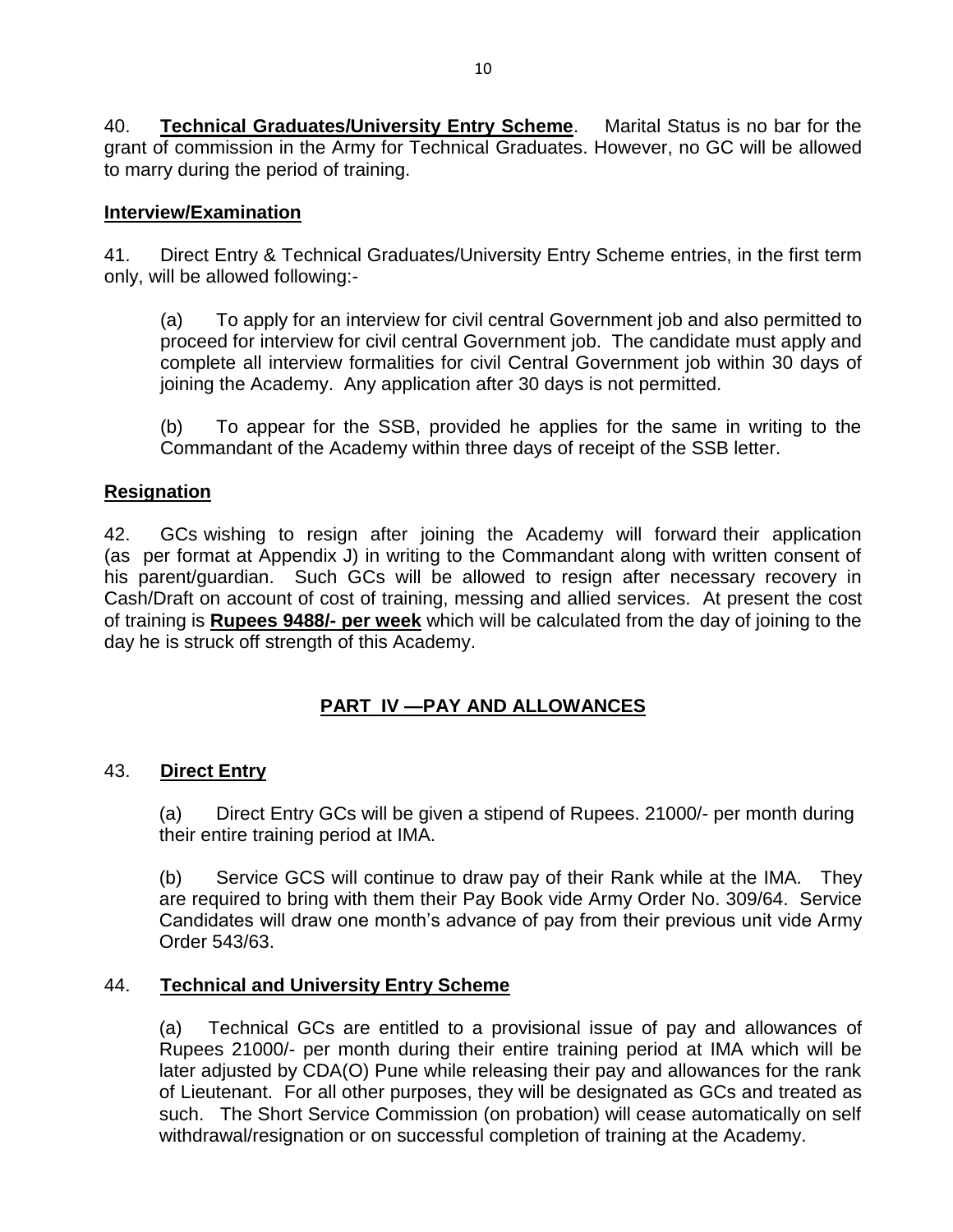(b) They will be required to pay charges incurred on their messing, accommodation and allied services. Currently it is at the rate of Rupees 486/- per month and will vary from time to time. In addition, they will also be required to meet their pocket expenses at the IMA.

(c) University Entry Scheme GCs will be given a stipend of Rupees 21000/- per month for the last one year of their final year of Engineering. They will be given Pay and Allowance of the rank of Lieutenant at Rupees 27000 per month plus Dearness Allowance for their training period at IMA.

45. **Incentive Schemes**. The following State Governments grant incentives to GCs with domicile of their State who join Academy for pre-commission training:-

| <b>Ser</b><br>No | <b>Names of State</b>           | <b>DetIs of Incentive</b>                                                                 |
|------------------|---------------------------------|-------------------------------------------------------------------------------------------|
| (a)              | Government of Punjab            | Rs 1 Lakh wef 01 Apr 2011<br>(one time incentive).                                        |
| (b)              | <b>Government of Gujarat</b>    | Scholarship of Rs 6,000/- per<br>annum.                                                   |
| (c)              | Government of Manipur           | Rs 1 Lakh (one time incentive).                                                           |
| (d)              | Government of Himchal Paradesh  | Initial lump-sum grant & pocket<br>allowance.                                             |
| (d)              | Government of Uttarakhand       | Rs 50,000/- wef 09 Nov 2011<br>(one time incentive).                                      |
| (e)              | Government of Haryana           | Rs 1 Lakh wef Feb 2014.                                                                   |
| (f)              | Chandigarh (UT)                 | Rs 1 Lakh wef Sep 2014.                                                                   |
| (g)              | Government of Jammu and Kashmir | Rs 10,000 is provided to wards of<br>Ex Servicemen JCOs/OR or<br>widows of Ex Servicemen. |

#### **Compensation**

46. Parents/Guardians of GCs or GCs will not be entitled to claim compensation for any injury sustained by them during the course of their training at the IMA. Certificates to this effect as per Appendices F and G will be rendered at the time of joining for training duly executed on Non-Judicial Stamp Paper with Stamp Fee as in vogue in the State where the affidavit is executed by the father/guardian and the candidate. They will hand over the certificates duly signed to their Battalion Adjutant at IMA.

47. All GCs undergoing training at IMA will be insured for Rupees 60 lakhs for death and Rupees 25 lakhs for 100% disability reduced upto Rupees. 5 lakhs for 20% disability, as per eligibility conditions, with AGIF, New Delhi under arrangements of the Academy for their duration of training. A premium of Rupees 5000/- per month will be deducted on monthly basis from the stipend admissible to GCs of Direct Entry & Technical Graduates/University Entry Scheme Courses during training period.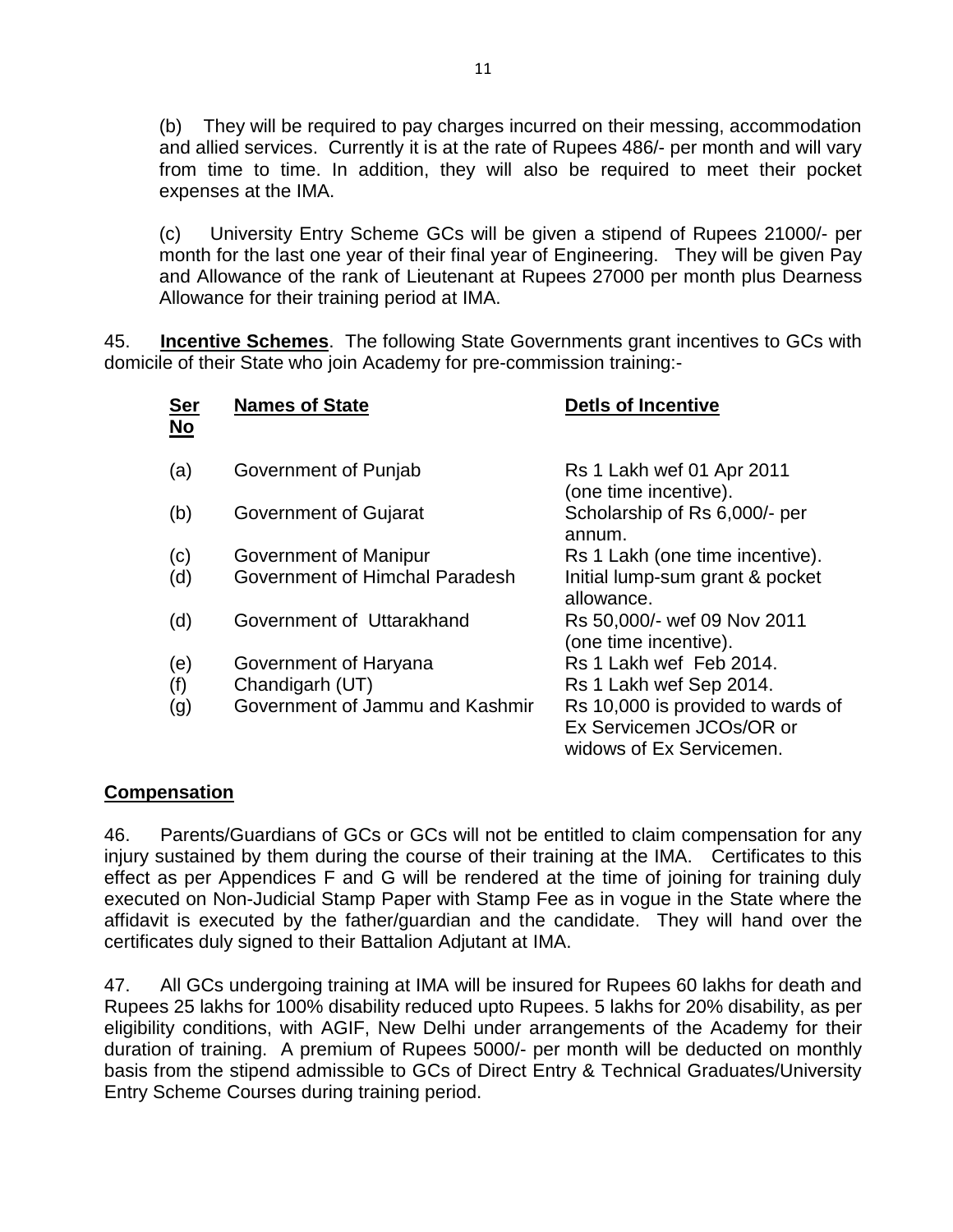## **PART V – FACILITIES**

#### **Hobbies/Clubs**

48. A large number of hobbies are encouraged in the IMA to include Riding & Polo, Shooting, Golf, Workshops, Music & Drama, Arts, Camera, Driving & Maintenance etc.

49. GCs can join the club of their choice. They may bring club material which they possess. Joining one of the clubs is mandatory. List of clubs currently functional in IMA is attached as Appendix "K**'.**

#### **Games**

50. **Games/Sports**. Games are an important part of the curriculum in the Academy. The major activities include Hockey, Football, Basket Ball, Volley Ball, Cricket, Athletics, Swimming, Boxing, Tennis, Polo and Golf. The extensive facilities available for games and sports include one Olympic size swimming pool, a stadium, a well-equipped gymnasium, several squash and tennis courts, a golf course and a large number of play fields for hockey, football, cricket, basket-ball, polo and other games. The Academy has a large number of horses and a wide inventory of water sports equipment. It also has an indoor shooting range.

51. In case GCs are in possession of any sports gear, they are permitted to bring the same alongwith them.

#### **Recreation & Shopping Complex**

52. **Movies**. Movies are screened thrice a week for GCs i.e. English Movie on Wednesdays and Hindi Movie on Saturdays and Sundays at the IMA Auditorium.

53. **Ante Room**. Each Company in IMA is having a well furnished Ante Room for GC to socialise/interact in off parade hours. The Ante rooms have a good ambience and state of art facilities for entertainment to include Home Theatre system, Billiards Table, Table Tennis, a mini library etc.

54. **Shopping Complex/Cafeterias**. A number of well furnished cafeterias and shopping complex are there in Academy Campus :-

(a) **Gangotri Shopping Complex**. Consists of IMA Café, two ATM (SBI & Axis Bank), a gift and souvenir shop and an extension counter of Golden Crust Bakery.

(b) **South and Tons River Cafeteria**. Provides food and beverages for GCs during off hours.

. (c) Shopping Complex having HDFC ATM, tailor, stationery, boots/shoes, sports, boot repair, dry cleaning shops and a photo studio in the North Campus.

55**. Army Canteen**. There is a well-stocked CSD canteen providing all grocery items required for daily use by GCs.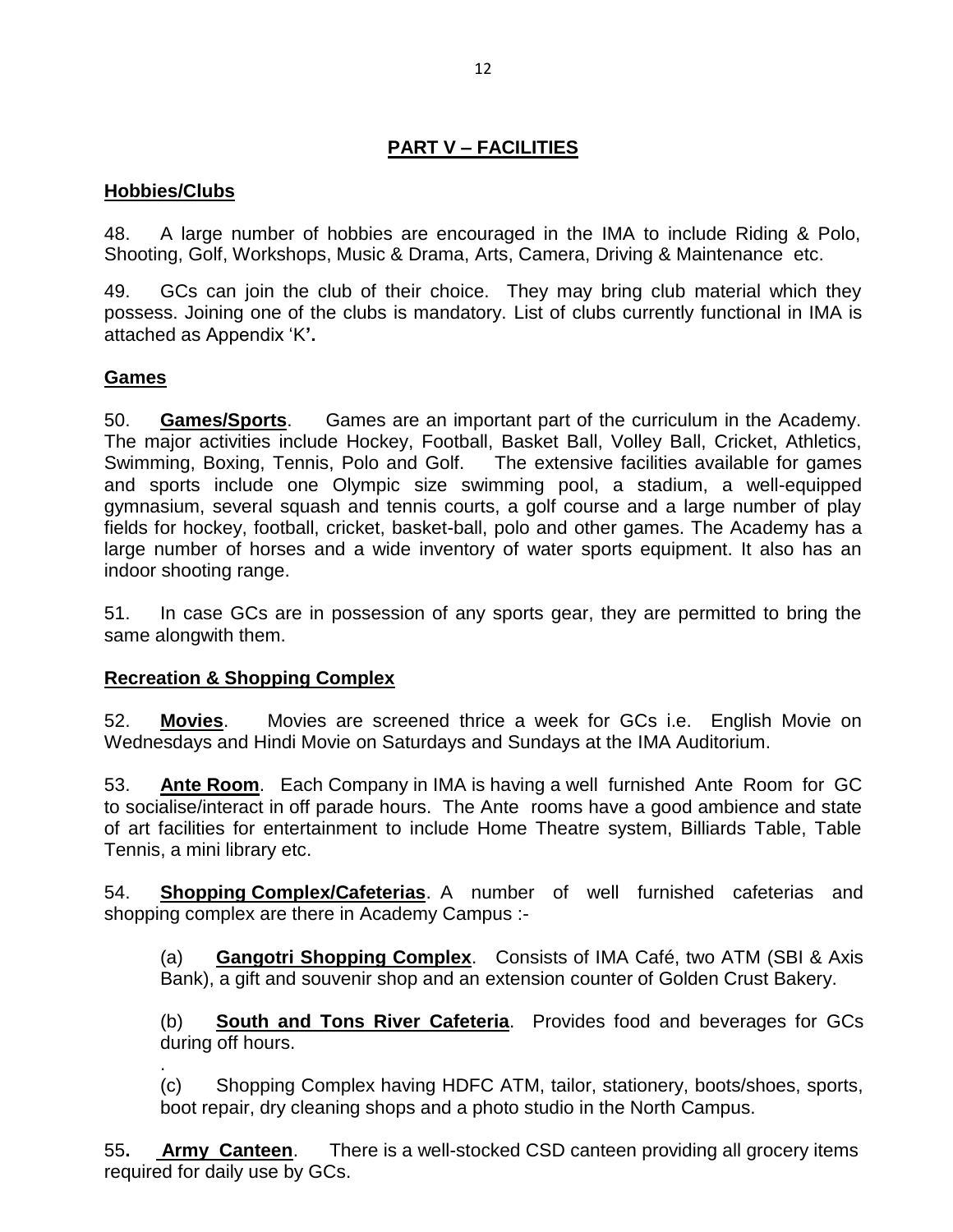#### **Banking**

56. IMA has a branch of State Bank of India with ATM facility within the Academy premises which provides banking facility to all Gentlemen Cadets. ATM facilities of PNB and HDFC are also available within the campus. Details of State Bank of India, IMA Branch are as under:-

> Branch Name : SBI, IMA Dehradun IFSC Code : SBIN0000739 MICR : 248002008

#### **Postal Service**

57. IMA has a Post Office within its campus.

#### **Communication Facility**

58. **Internet**. Available in all company ante rooms.

59. **Telephones**. The GCs are permitted to use basic non multimedia mobiles for only communication purpose during laid down timings. **Possession of a multimedia phone is strictly prohibited**.

60. The IMA Exchange can be contacted from civil telephones on following numbers:-

- (a) 0135- 2773835 & 0135 2774178.
- $(b)$  0135- 2773838 FAX .

61. **Medical**. The Academy is posted with a Sports Medicine Officer and Regimental Medical Officer. It has a 20 bed Section Hospital and a Dental Section. The station also has the facilities of a well equipped Military Hospital which has specialist officers posted for Medical, Surgical, Pediatrician, EYE, ENT, Radiology, Orthopedics, Skin and Pathology. Medically ill/unfit GC will report to Section Hospital for treatment of their ailment.

#### **PART VI – SPECIAL INSTRUCTIONS**

62. In case your admission to the IMA is provisional depending on the production of certain requisite documents, you are required to produce the Supplementary Agreement as per Appendix E duly signed by you and your parent/guardian. In case you have not already produced your original or equivalent certificate in support of your Technical/Academic Qualification, it is your sole responsibility to produce within stipulated time frame. In the event of your failure to produce the original degree within 90 days, Provisional Candidature is liable to be terminated. You are advised to obtain the requisite Degree Certificate from the concerned University and produce the same within 90 days of commencement of the Course (ie before 2<sup>nd</sup> week of April /October). Government of India, Ministry of Education vide letter No. F. 10-97./85-V-I dated 23 September 85 to all Universities, has given directions that original certificates and confidential results of all Candidates selected for the Services will not be delayed. You may quote this letter while approaching the University authorities.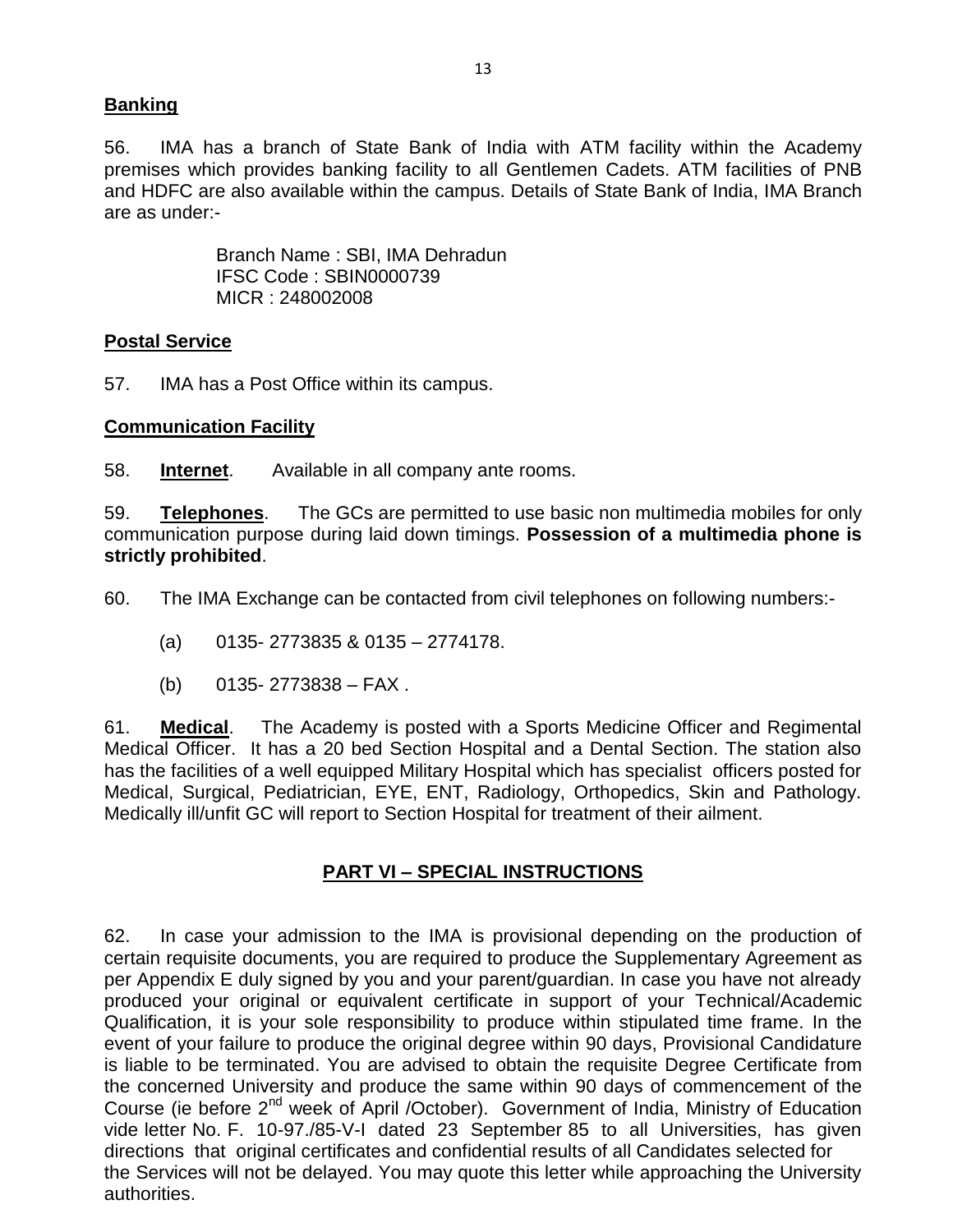## **PART VII – CONCLUSION**

63. The IMA aims at developing the highest standards in leadership qualities, selfless service, discipline, espirit-de-corps, knowledge and the spirit of adventure. GCs are fused into dynamic, enterprising individuals fit to serve the Indian Army in its officer cadre. They become capable of leading their troops at all times and under all conditions, upholding the finest traditions of the profession of Arms.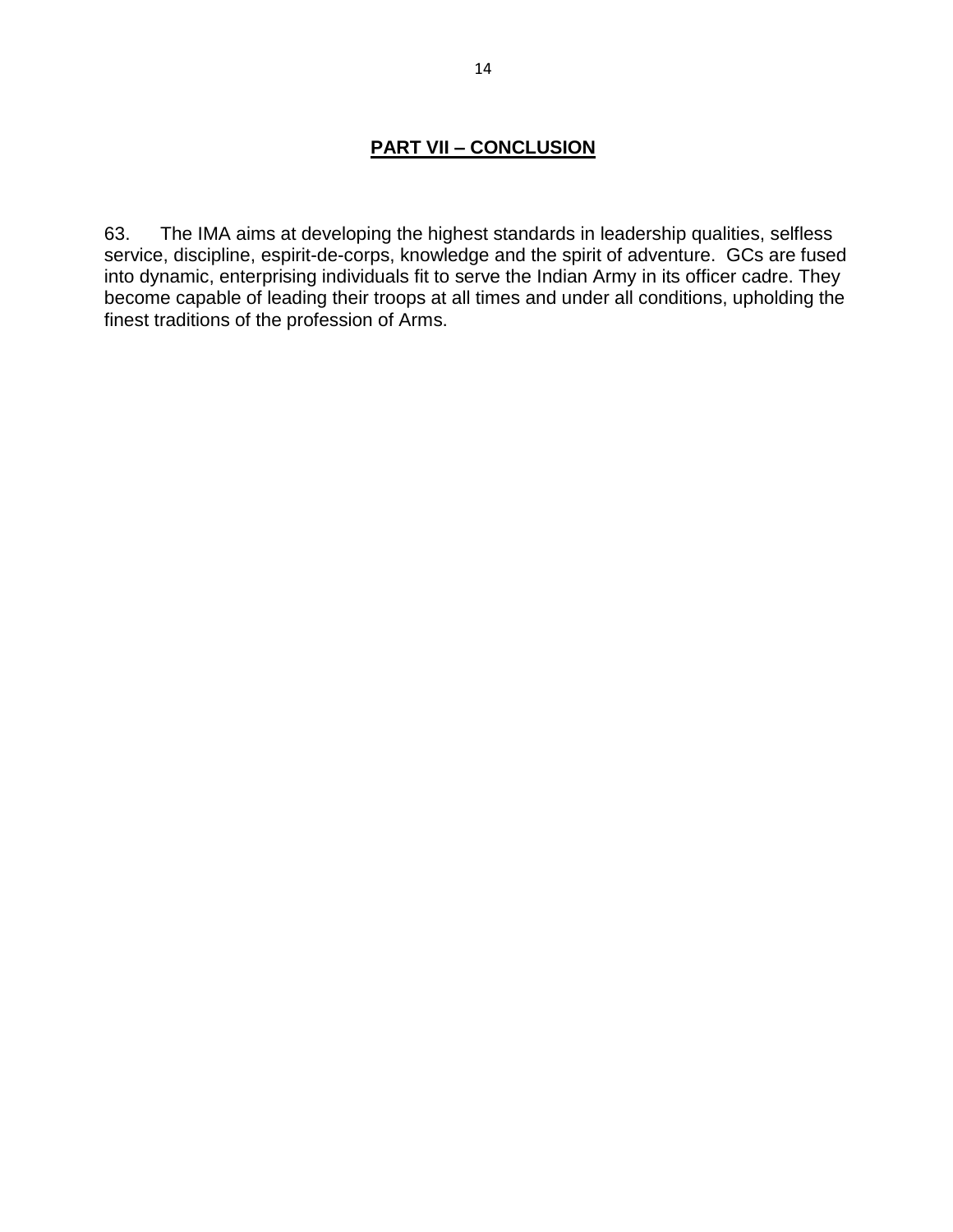**Appendix A**  (Refers to Para 12 of Joining Instructions)

#### JOINING INSTRUCTIONS FOR CANDIDATE SELECTED TO UNDERGO TRAINING WITH DIRECT ENTRY COURSE/TECHNICAL GRADUATE COURSE/UNIVERSITY ENTRY SCHEME AT THE INDIAN MILITARY ACADEMY, DEHRADUN

#### **ACKNOWLEDGEMENT**

Please intimate this Headquarter immediately about your willingness to join the Academy. Your willingness must reach this Headquarter on or before

**wave Elding which your candidature will be cancelled and the next** available candidate will be detailed.

Roll No. \_\_\_\_\_\_\_\_\_\_\_\_\_\_\_\_\_\_\_\_\_\_\_\_\_\_\_

Name \_\_\_\_\_\_\_\_\_\_\_\_\_\_\_\_\_\_\_\_\_\_\_\_

Full Address \_\_\_\_\_\_\_\_\_\_\_\_\_\_\_\_\_\_\_\_\_\_\_\_\_

To,

Additional Directorate General of Recruiting Recruiting CDSE Adjutant General"s Branch IHQ of MoD (Army) West Block-III, RK Puram, Pin-9000108 C/O 56 APO

Or

Additional Directorate General of Recruiting Recruiting TGC Entry Adjutant General"s Branch IHQ of MoD (Army) West Block-III, RK Puram, Pin-9000108 C/O 56 APO Sir, 1. I acknowledge receipt of your Headquarters letter\_\_\_\_\_\_\_\_\_\_\_\_\_\_\_\_\_\_\_\_\_\_\_\_\_\_

dated \_\_\_\_\_\_\_\_\_\_\_\_\_\_\_\_\_\_\_\_\_\_\_\_together with joining instructions for above mentioned

course.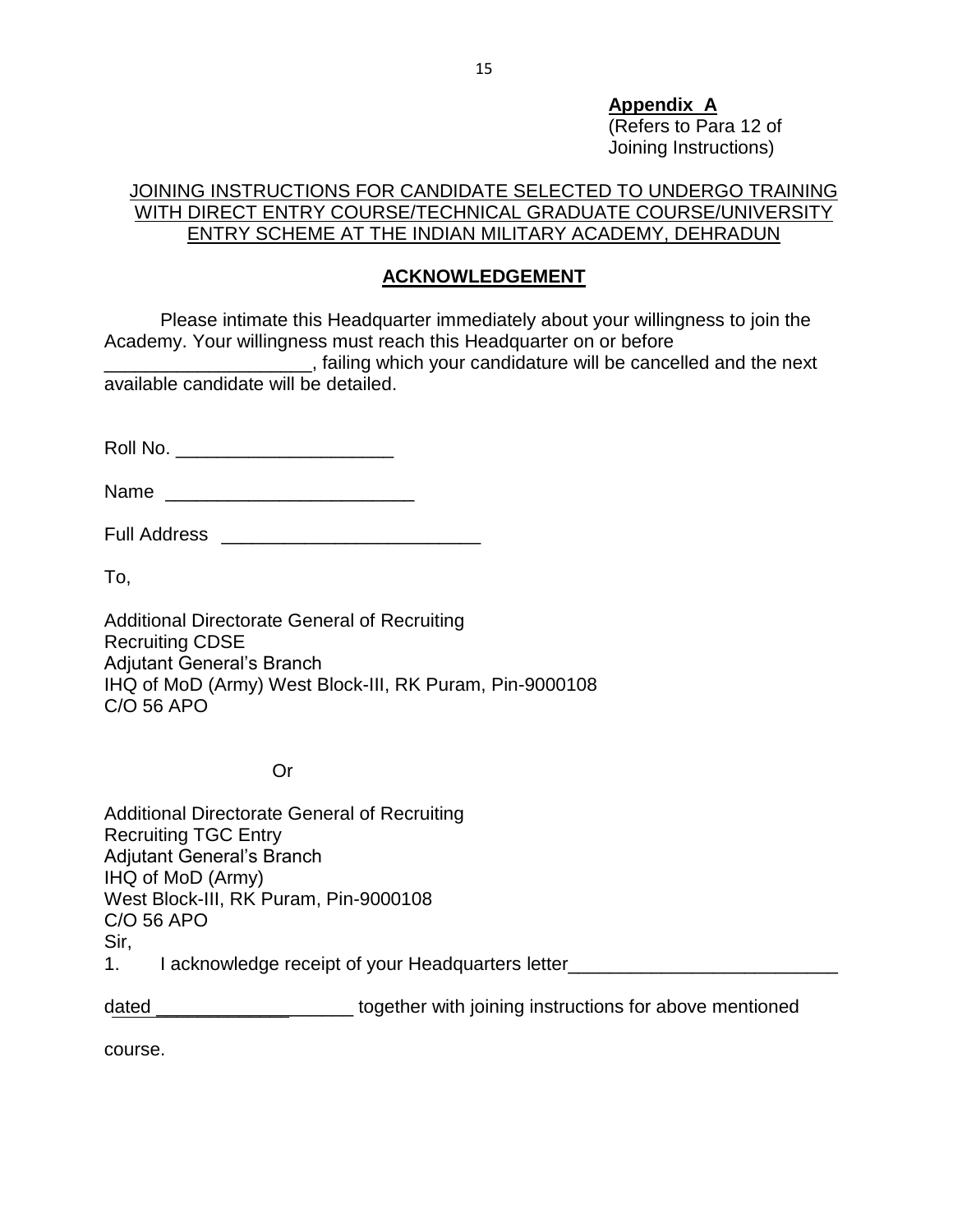2. I shall report at the Indian Military Academy, Dehradun on \_\_\_\_\_\_\_\_\_\_\_\_\_\_\_\_\_\_

(due date of arrival), I have informed the IMA, Dehradun accordingly. I understand that if I fail to report at the Academy on the due date of arrival, my candidature for the course is liable to be cancelled.

Or

I am unable to report at Indian Military Academy, Dehradun for reasons given below by me and I \_\_\_\_\_\_\_\_\_\_\_\_\_\_ forego my claim to join Indian Military Academy. The vacancy thus caused may be filled by a candidate next in the merit.

#### **REASONS FOR NOT JOINING IMA, DEHRADUN**

- (a) Alternative job secured (give details)
- (b) Terms and conditions of service not acceptable
- (c) Domestic reason

e.g.\_\_\_\_\_\_\_\_\_\_\_\_\_\_\_\_\_\_\_\_\_\_\_\_\_\_\_\_\_\_\_\_\_\_\_\_\_\_\_\_\_\_\_\_\_\_\_\_\_\_\_\_\_\_\_\_\_\_\_\_\_\_\_\_

- (d) Psychological factor e.g.
- (e) Other reasons:
	- (i)
	- (ii)
	- (iii)
	- (iv)

Counter Signature of the father/guardian (Signature of the Candidate)

**Copy to**:-

**Adjutant Indian Military Academy Premnagar, Dehradun (Uttrakhand) - 248007**

Note: Score off the portion which is not applicable to your entry.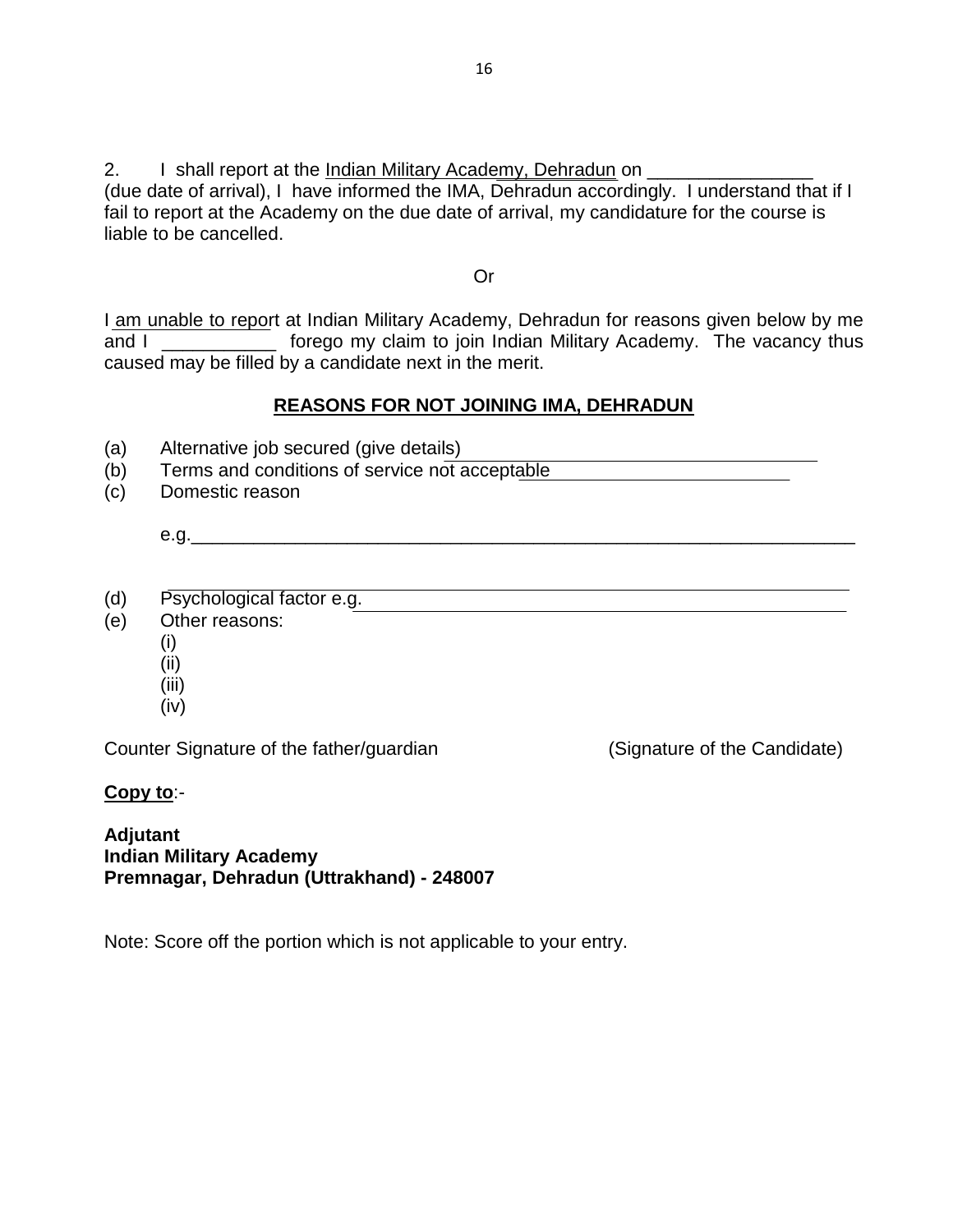#### **Appendix B**

[Refers to Para 13(l) & 18 of Joining instructions]

#### **MEDICAL CERTIFICATE**

1. To be completed by the candidate :--

(a) I\*……………………………………..have not been exposed to an infectious/contagious diseases in the three weeks prior to my joining the Indian Military Academy.

(b) I………………………………………hereby certify that I was not and am not suffering from disease or sustained any injury whatsoever in the past which might prevent me from participating in any training. activities/games and other events while in IMA. I also certify that there is no restriction imposed on me by medical authorities at any time forbidding me to participate in any of the training/games of Indian Military Academy.

(Signature of the Candidate)

Place……………

Date……………

2. To be completed by the qualified medical practitioner (Preferably by a Military Medical Officer)

I certify that…………………………..of……………………..was vaccinated on …………………….He received the following protection against the entire group of disease:-

(a)# (b)

(c)

(Signature of Medical Officer/Practitioner)

| Place |  |
|-------|--|
| Date  |  |

**Note**: \*UPSC Number and Name S/o Either of the Parent. #Tetanus, Typhoid & Hepatitis "B" is mandatory. Mention any other vaccination which has been administered prior to joining the Academy.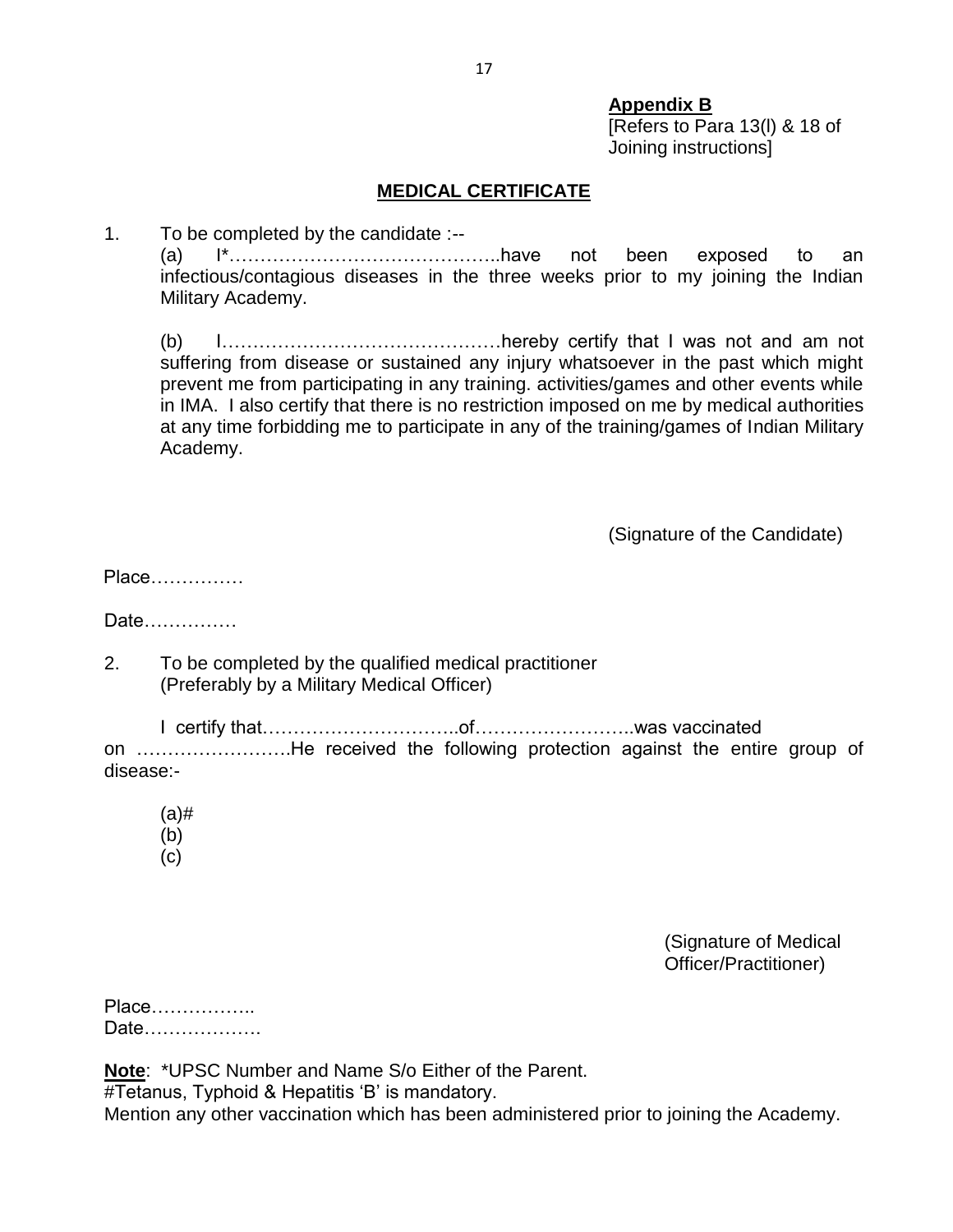Appendix C [Refers to Para 13(m) of Joining Instructions]

#### **PARENT'S/GUARDIAN'S INCOME CERTIFICATE**

I ………………………………………………………………………… Parent/Guardian of UPSC No\* …………………...………………… Name ……………………………………. Dehradun, do hereby solemnly affirm that my (including Spouse) total income from all sources on this date is Rs…………………………………per month.

> Signature……………… …………………………………… (Name in Block Capitals)

Date………………………….

……………………………………………… (Full Postal Address)

**Note** : \*Mention the UPSC No and Name of Candidate.

The certificate is to be furnished by all candidates irrespective of whether they are applying for financial assistance or not.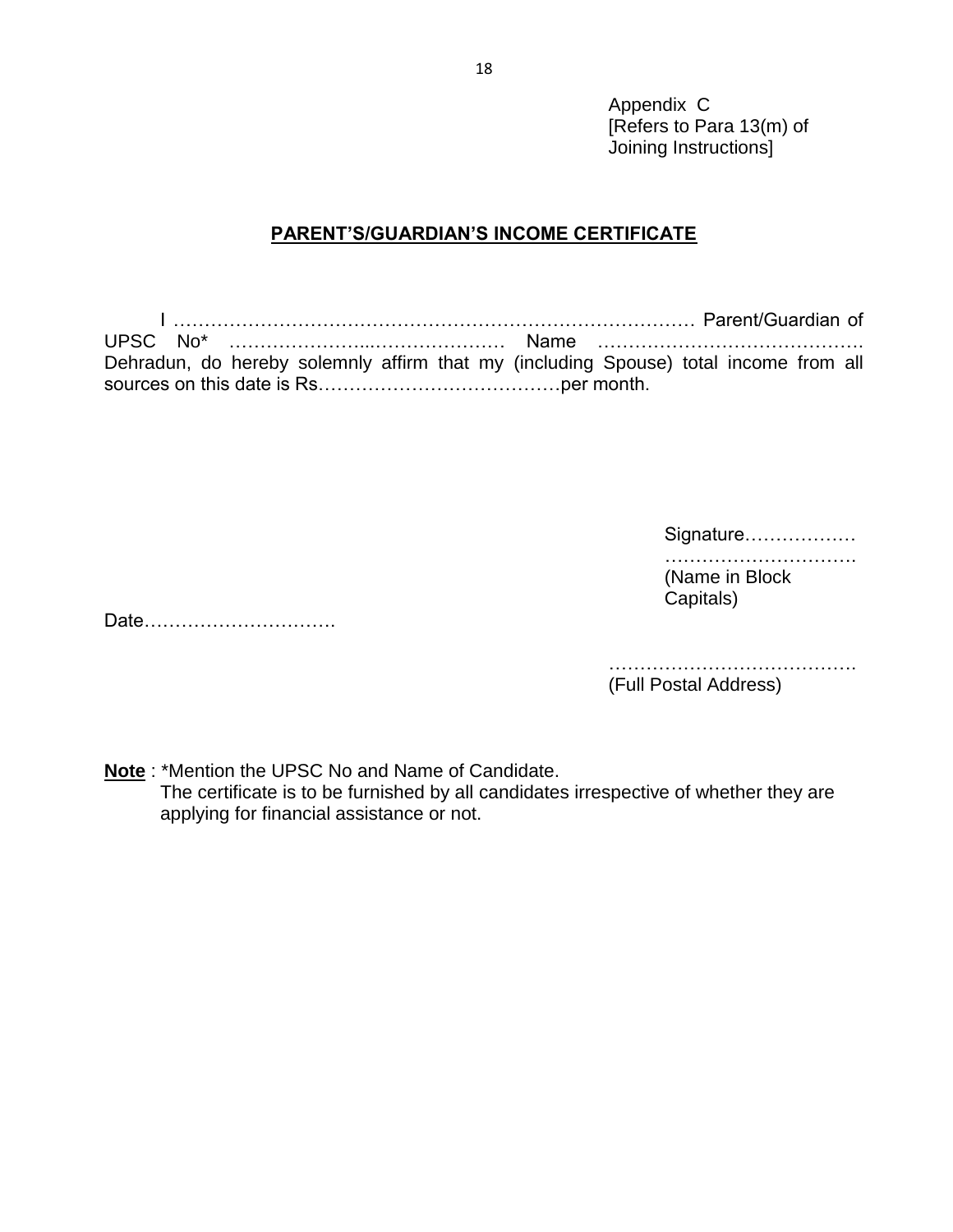**Appendix D**  [Refers to Para 13 (n) and 15 of Joining Instructions]

#### **BOND TO BE SIGNED BY PARENT/GUARIDAN OF THE GENTLEMAN CADET SELECTED FOR PRE-COMMISSION TRAINING WITH A VIEW TO BE COMMISSIONED IN THE REGULAR ARMY**

1. The agreement dated……………………………day of …………………….between son of………………………………..resident of…………………………………………..(hereinafter Called "the Guarantors" with expression shall include their personal representatives when the context so admits) and…………………………………………son/ward of the aforesaid guarantors (hereinafter Called the Gentleman Cadet) of the one part and the President of India (hereinafter called "the Government" which expression shall include a successor and assign where the context so admits) of the other part.

2. Whereas the Gentleman Cadet has been selected by the Government on the terms hereafter appearing for the purpose of receiving pre-commission training with a view to be commissioned as an officer in the Regular Army, provided he is considered by the Government to be suitable in all respects and if there is any vacancy.

3. Now it is agreed between the parents referred to above that in consideration of the Gentleman Cadet being selected by the Government for the purpose of the aforesaid training the Guarantors covenants with the Government that the Gentleman Cadet will attend the aforesaid training as the Government may determine from time to time for the prescribed periods or until he is declared fit (as to which the decision of the appropriate authority prescribed by the Government for the time being shall be final) to be granted commission and that the Cadet will if offered a Commission as an Officer in the Regular Army **in any Arm /Service assigned to him in accordance with AG/MP-2, IHQ OF MoD (Army) Policy letter dated 08102/Allocation/MP-2 dated 02 Dec 2013, as amended from time to time,** accept such commission unless he, the Gentleman Cadet, is prevented from doing so by death or on account of ill-health or some other reason over which he, the Gentleman Cadet, has no control or by being removed/withdrawn on the ground that the Gentleman Cadet is considered by the said appropriate authority to be unfit to continue as a Gentleman Cadet or to be commissioned.

4. If on account of his dismissal or discharge or withdrawal from Indian Military Academy, Dehradun for knowingly furnishing false particulars or suppressing material information in his application for admission to the said Indian Military Academy, Dehradun or in the event of his being dismissed or discharged or withdrawn on disciplinary grounds from the said Indian Military Academy, Dehradun or for marrying while under training at the said Indian Military Academy, Dehradun or for any reason not beyond the control of the Gentleman Cadet, he does not complete the prescribed period of the training, or he, the Gentleman Cadet, does not accept a Commission if offered as covenanted above, then the Guarantor and the Gentleman Cadet shall jointly and severally be liable to pay forthwith to the Government in cash such sums as the Government on account of the Gentleman Cadet on his training and all the money received by the Gentleman Cadet as pay and allowances from the Government together with interest on the said money calculated at the rate in force for Government loans.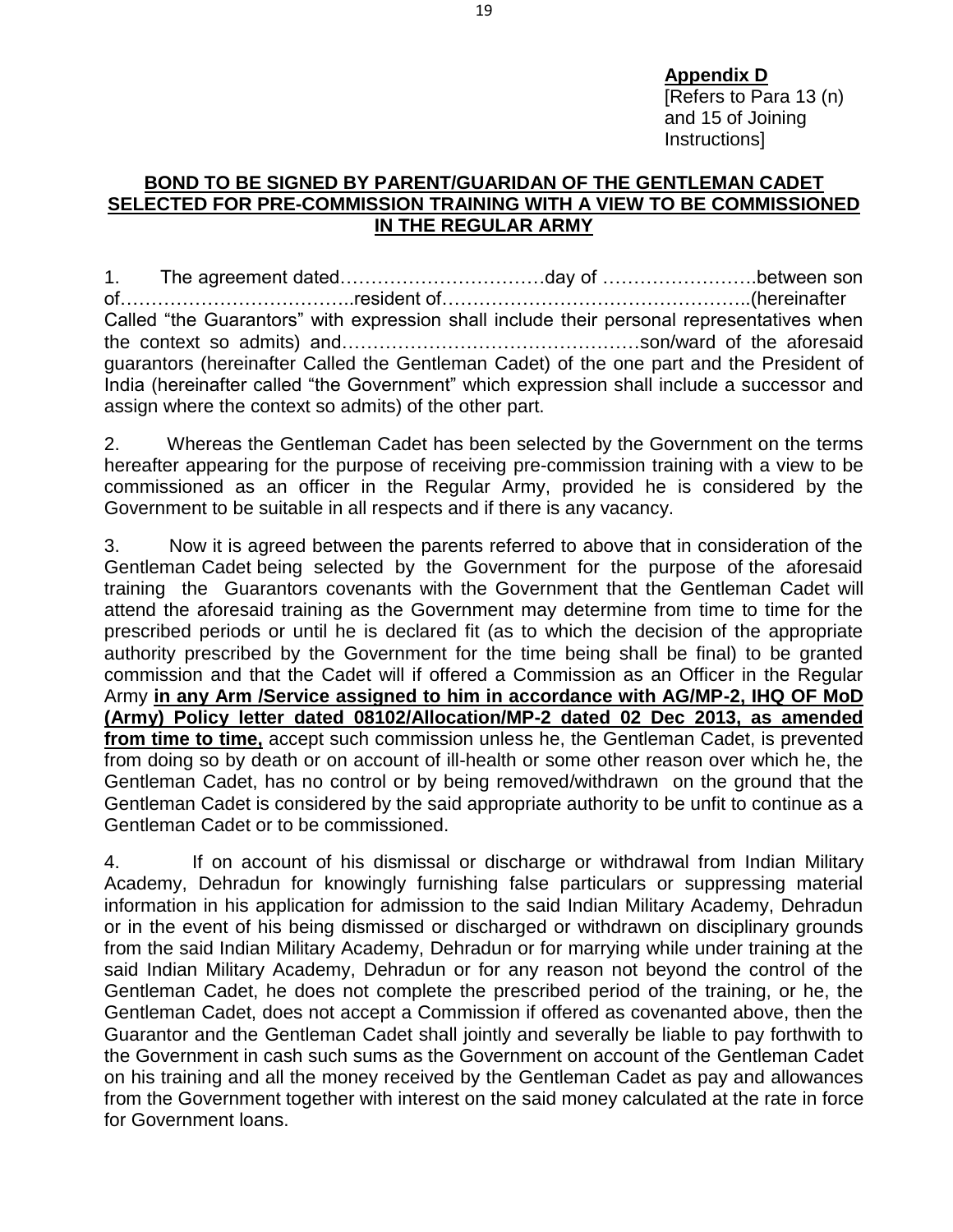5. Guarantor hereby agrees, that for the duration of training of his/ her ward, to accept all Rules, Regulations and all Terms and Conditions as given in Administrative Instructions, Standing Directives of Training and Standing Operating Procedure as issued and amended from time to time by Integrated Headquarters of Ministry of Defence (Army), Headquarters ARTRAC, Indian Military Academy Dehradun / Officers Training Academy, Gaya/ Officers Training Academy, Chennai or any other Military Authority.

6. And it is lastly agreed that if there is any dispute to the effect or meaning of these presents, the decision of which has not been expressly hereinbefore provided for, the same shall be referred to some person appointed by the Secretary to the Government of India, whose decision shall be final.

In witness whereof the parties have hereinto set and subscribed their respective hand the day, month and year first before written.

| (Signed by the Guarantor)                                                            | (Signed by the Gentleman Cadet) |
|--------------------------------------------------------------------------------------|---------------------------------|
| Name:                                                                                | Name:                           |
| Address:                                                                             | Address:                        |
|                                                                                      |                                 |
| In the presence of :-                                                                | In the presence of :-           |
| (Witness)                                                                            | (Witness)                       |
| Name:                                                                                | Name:                           |
| Address:                                                                             | Address:                        |
|                                                                                      |                                 |
|                                                                                      |                                 |
| Signed by Commandant/<br>Representative for and on behalf<br>of President of India   | (Witness)<br>Name:<br>Address:  |
|                                                                                      |                                 |
| Address:<br><u>Notes: (For guidance only, Not to be typed in the Bond/Agreement)</u> |                                 |

1. The agreement should be executed on a non-judicial stamped paper duly attested by Notary. The necessary stamped paper is to be purchased by the Guarantors from the local Revenue Officer. The stamp duty payable on the Agreement varies from state to state. As such the Guarantors should get the Agreement Adjudicated under the provisions of the stamp laws in force in the state where the Guarantors would execute the Agreement.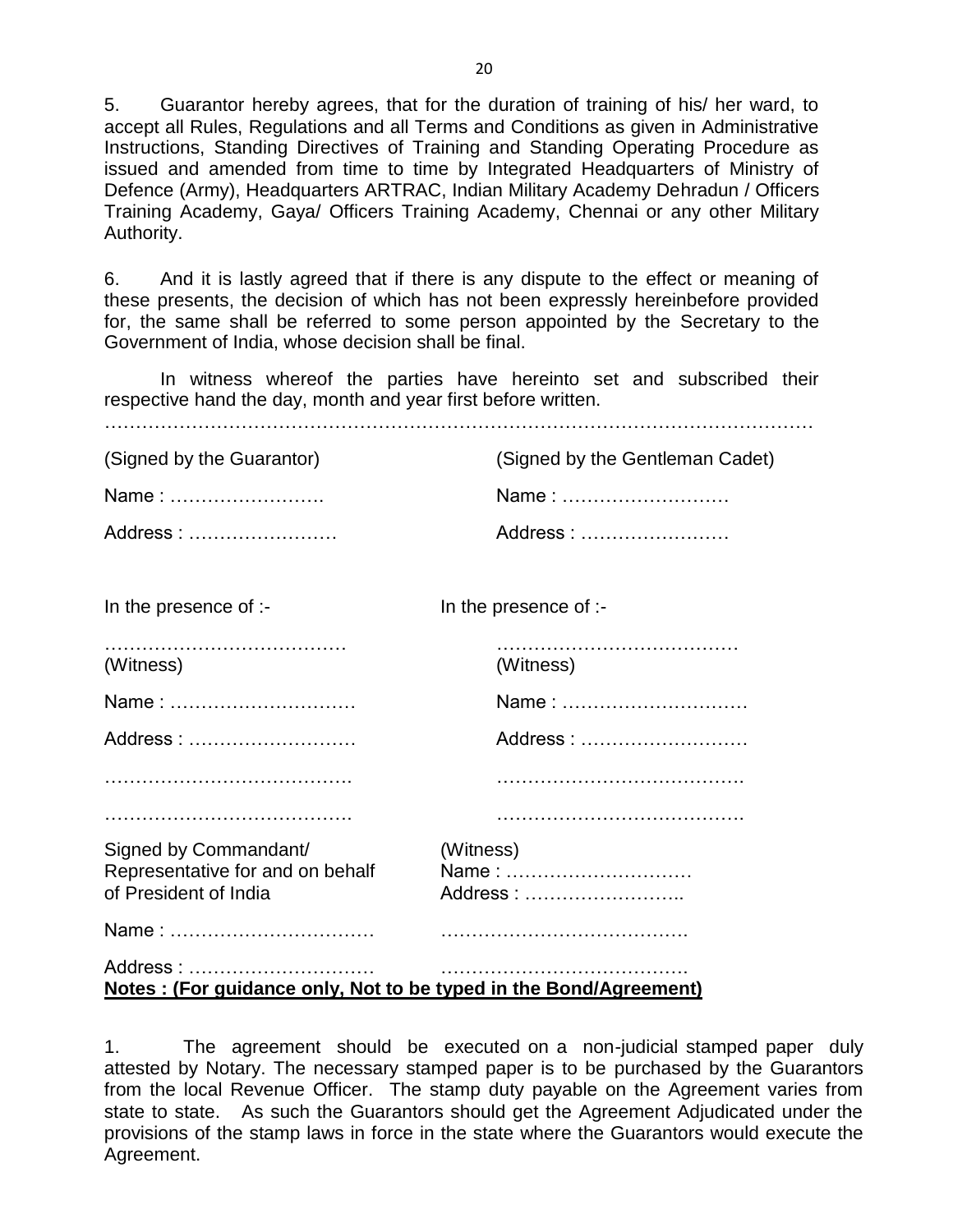2. The Signature of the Guarantors are to be witnessed by a serving or pensioned Commissioned Officer or JCO or any Civilian Government Servant of Gazetted status.

(a) The Guarantor could be as under:

- (i) 1st Guarantor-Parent either father/mother or legal guardian only,
- (ii) 2nd Guarantor- Any Relative.

(b) Names and addresses of the guarantors/sureties should be indicated clearly.

(c) Signature of the guarantors/sureties should be attested by an officer of Gazetted rank.

(d) Names and addresses of the witnesses should be written/signed clearly.

3. The agreement will be signed on behalf of the President by the Commandant of Indian Military Academy.

4. The agreement form should not be stamped or executed until the candidate has been selected by the Government for provisional admission.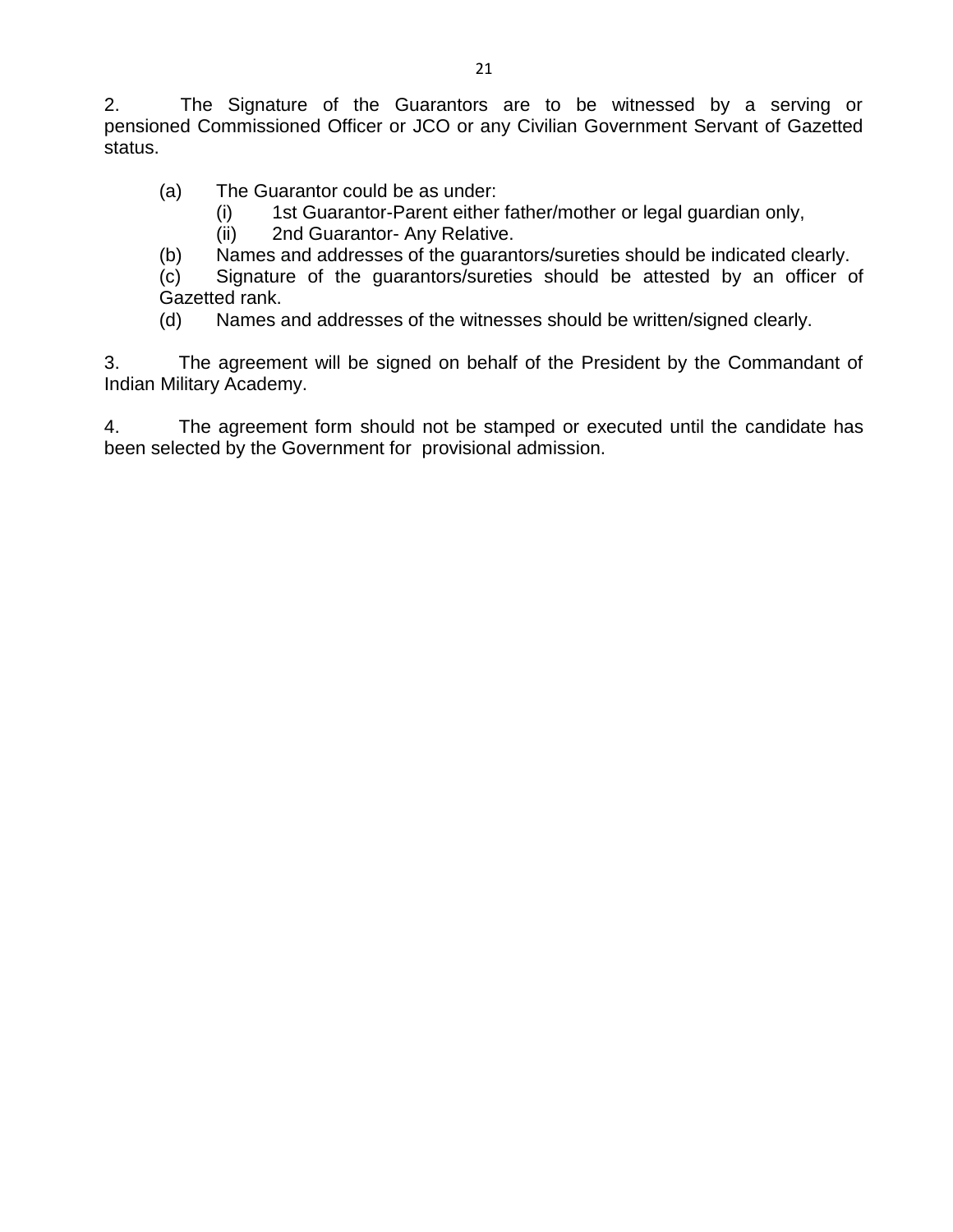Appendix E (Refers to Para 13(o) and Para 62 of of Joining Instructions)

#### **SUPPLEMENTARY AGREEMENT TO BE SIGNED BY GENTLEMAN CADETS SELECTED FOR PROVISIONAL ADMISSION TO THE INDIAN MILITARY ACADEMY FOR PRE-COMMISSION TRAINING WITH A VIEW TO BE COMMISSIONED IN THE REGULAR ARMY AND THEIR SURETIES**

THIS AGREEMENT made on ……………………………day of ………………………………… between ……………………..son of …………………………..(Hereinafter called "the Gentleman Cadet" which expression shall include his heirs, executors, administrators and representatives where the context so admits) of the first party and …………………………… son of ……………………………….. (Hereinafter called the surety which expression shall include his heirs, executors, administrators and representatives where the context so admits) of the second party and the President of India (hereinafter called "the Government" which expression shall include his successors and assignee where the context so admits) of the third party.

WHEREAS …………………………………………..the Gentleman Cadet has been selected by the Government for provisional admission to the Indian Military Academy for the purpose of receiving pre-commission training with a view to be Commissioned [ as an Officer in the Regular Army PROVIDED he is considered by the Government to be suitable in all respects for being commissioned as aforesaid and PROVIDED there is vacancy , subject to the production to the Government of the document mentioned below (hereinafter referred to as the said document)] by ………………………………………………or by ………………………………such later date as may be fixed by the Government on this behalf:

(1)

(2)

(3)

NOW THIS DEED WITNESSETH and the parties hereto hereby agree as follows:

1. That in consideration of the provisional admission to Gentleman Cadet to the Indian Military Academy for the purpose of aforesaid training the Gentleman Cadet and the surety covenant with the Government that the said documents will be produced to the Commandant, Indian Military Academy on arrival or by such later date as may be fixed by the Government.

2. That if, for any reason the said documents are not produced within the time fixed by the Government for their production as covenanted above, than the Gentleman Cadet shall be liable to be removed from the Indian Military Academy and the Gentleman Cadet and the surety shall jointly and severally be liable to pay forthwith the Government in cash such sum not exceeding such expenses as shall have been incurred by the Government on account of the Gentleman Cadet in respect of the said training (and the decision of the Government as to the amount so payable shall be final), TOGETHER WITH all monies received by the Gentleman Cadet as pay and allowances including transport allowance from the Government with interest on the said monies calculated at the rate in force for Government loans.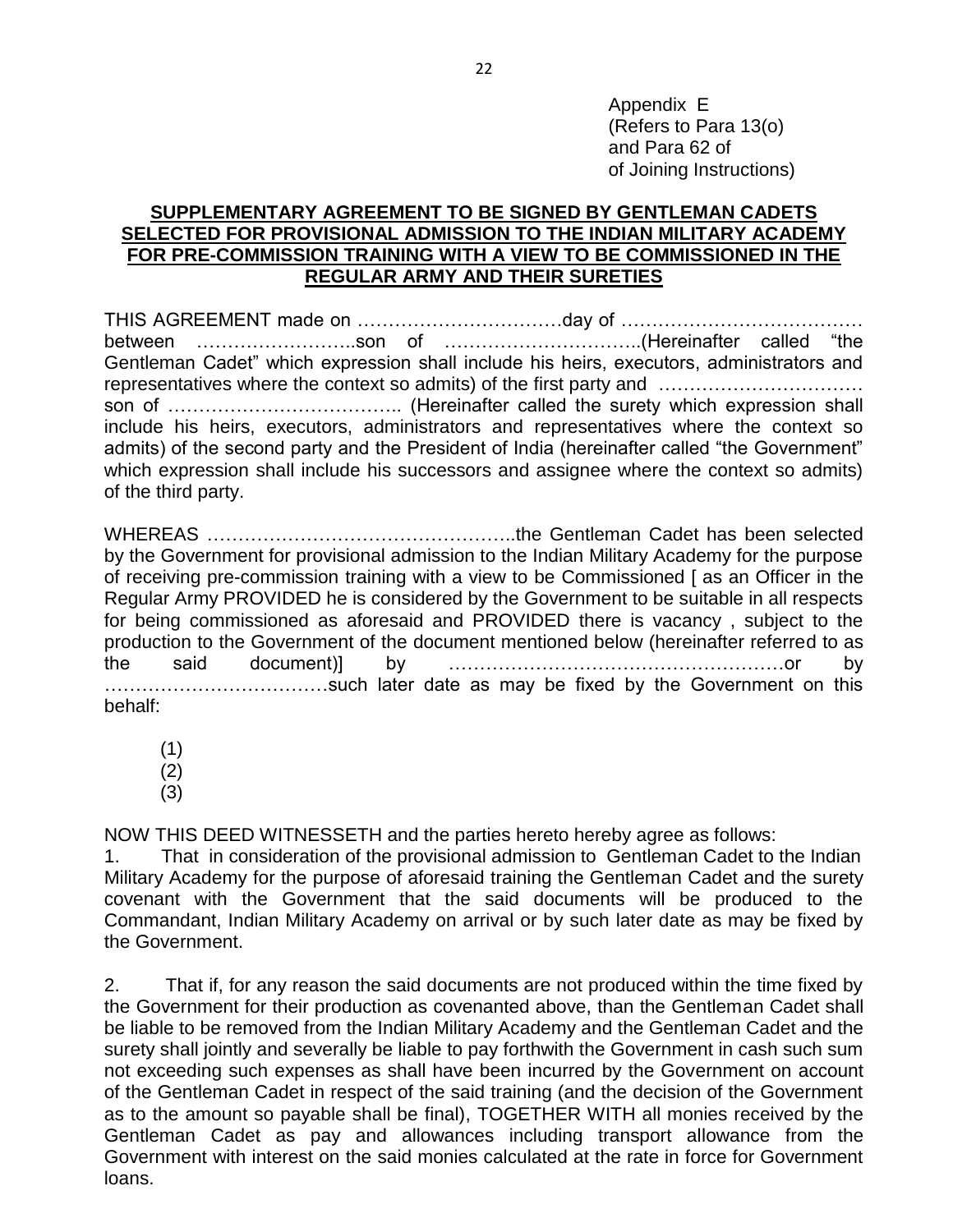3. That the liability of the sureties hereunder shall not in any manner be affected by any time which may be granted, or any other indulgence which may be shown to the Gentleman Cadet in respect to the recovery of the said monies by the Government, or shall it be necessary for the Government to sue the Gentleman Cadet before suing the sureties for amount due hereunder.

4. That if there is any dispute as to the effect or meaning of these presents, the shall be referred to the decision of some person appointed by the Secretary to the Government of India in the Ministry of Defence whose decision shall be final.

As witness our hands the day and year first above written. Signed by the Gentleman Cadet above named in the presence of

Guarantor No. I Signature…………………….. Signed by the above named (Witness name with Stamp) Guarantor in the presence of

Signed by the above named (Witness name with Stamp) Guarantor in the presence of

Guarantor No. II Signature……………………..

#### **Notes:**

**1. The Agreement Form is to be executed on non judicial stamped paper of proper value duly attested by Notary. The necessary stamped paper is to be purchased by the surety from the local Revenue Officer.**

**2. The signature of the sureties are to be attested by serving or pensioned Commissioned Officer or JCO or any civilian Government servant of Gazetted status.**

**3. The Agreement Form should not be stamped or executed until the candidate has been selected by the Government for provisional admission.**

**4. Only required to be submitted by the candidates who fail to submit their Educational Certificates before joining the Academy.**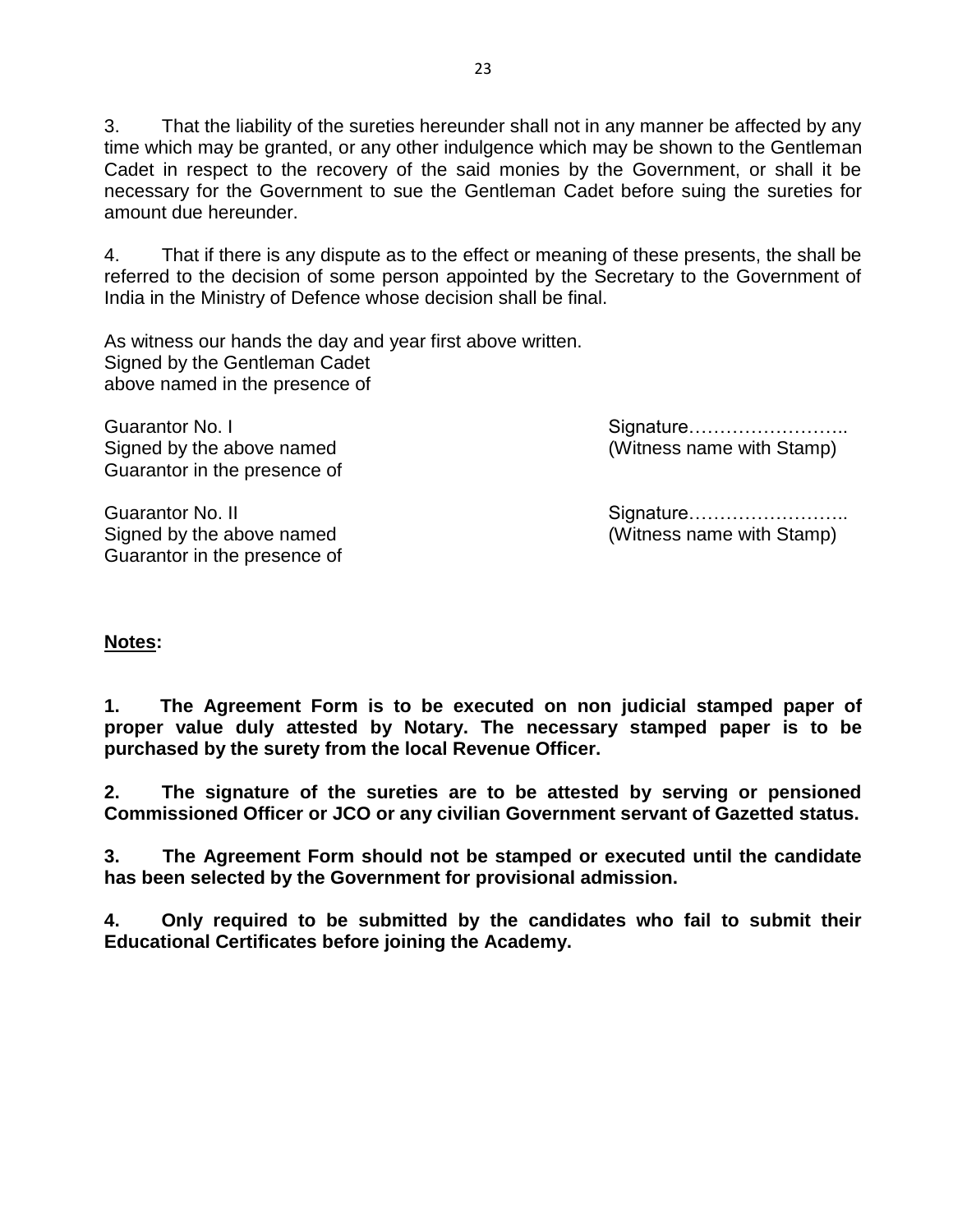Appendix F (Refers to Para 13(p) of Joining Instructions)

#### **CERTIFICATE TO BE SIGNED BY THE PARENTS/GUARDIANS OF CANDIDATES SELECTED FOR TRAINING AT THE INDIAN MILITARY ACADEMY, DEHRADUN**

I, (Name) ……………………………………………………………………….. father/ guardian of (Name)\* ………………………………………………………………………..who is a candidate for training as Gentleman Cadet in Indian Military Academy, Dehradun, hereby certify that, I fully understand that my son/ward will do so with my full and free consent and at my own risk, and that I or my son or ward or any of my legal heirs shall not be entitled to claim any compensation or other relief from the Government of India in respect of any injury/infirmity/death, which my son/ward may sustain in the course of or as a result of training/other activities or where bodily infirmity or death results in the course of or a result of surgical operation performed upon him or an aesthesia administered to him for the treatment of any injury received as aforesaid or otherwise at the said Indian Military Academy.

| Signature of Father / Guardian |
|--------------------------------|

Date : ……………………………..

(……………………………..) (Signature of witness) (Particulars of witness)

\*Name of Gentleman Cadet be filled in this as per College/School records. Delete whichever is not applicable.

**Note :---- Certificate to be on non-judicial stamped paper with stamped fee as vogue in the State where the certificate is executed by Father/Guardian and should be attested by Notary.**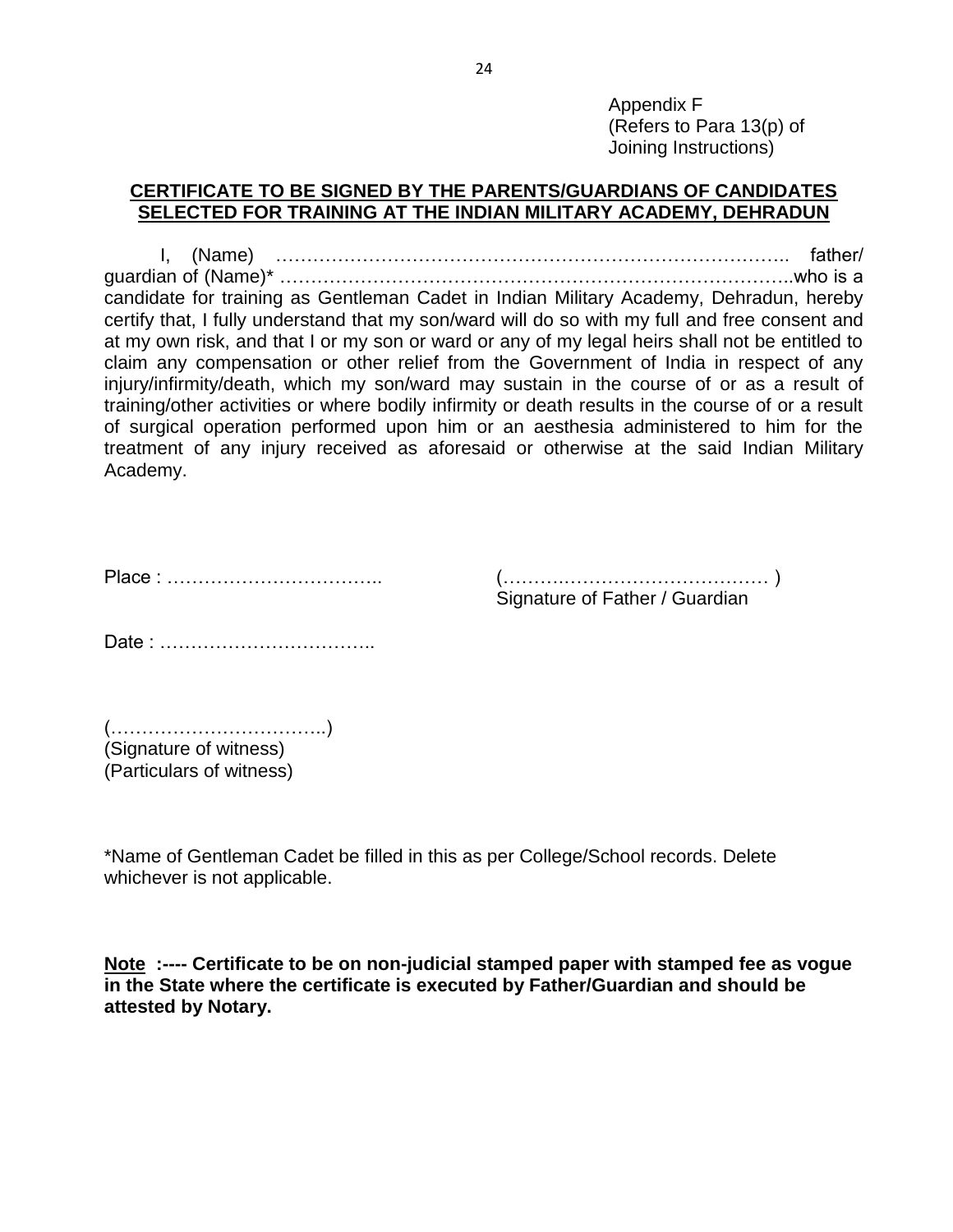Appendix G (Refers to Para 13 (q) of Joining Instructions)

#### **CERTIFICATE TO BE SIGNED BY THE CANDIDATES SELECTED FOR TRAINING AT THE INDIAN MILITARY ACADEMY, DEHRADUN**

I, (Name)\* …………………………………………………………………………………. Son of (Name) …………..……………………………………………………………………..who is a candidate for training as Gentleman Cadet in Indian Military Academy, Dehradun, hereby certify that, I fully understand that I will undergo training at the Academy with my full and free consent and at my own risk, and that I or my legal heirs shall not be entitled to claim any compensation or other relief from the Government of India in respect of any injury/infirmity/death, which I may sustain in the course of or as a result of training/other activities or where bodily infirmity or death results in the course of or a result of surgical operation performed upon me or an result of an aesthesia administered to me, for the treatment of any injury received as aforesaid or otherwise at the said Indian Military Academy.

#### **For Direct Entry Courses Candidates only**

I also declare that I am not married nor I am widower or divorce and I undertake that I will not marry while I am under training at the Indian Military Academy. Further, I fully understand that if I marry while under training at the Indian Military Academy, I will be discharged and will be liable to refund all the expenditure incurred on me by the Government and that the total estimated cost of training refundable by my parents or guardian will be notified later.

> (……….…………………………… ) Signature of the Candidate

(……………………………..) (Signature of witness) (Particulars of witness)

\*Name of Gentleman Cadet be filled in this as per College/School records.

**Note :---- Certificate to be on non-judicial stamped paper with stamped fee as vogue in the State where the certificate is executed by Father/Guardian and should be attested by Notary.**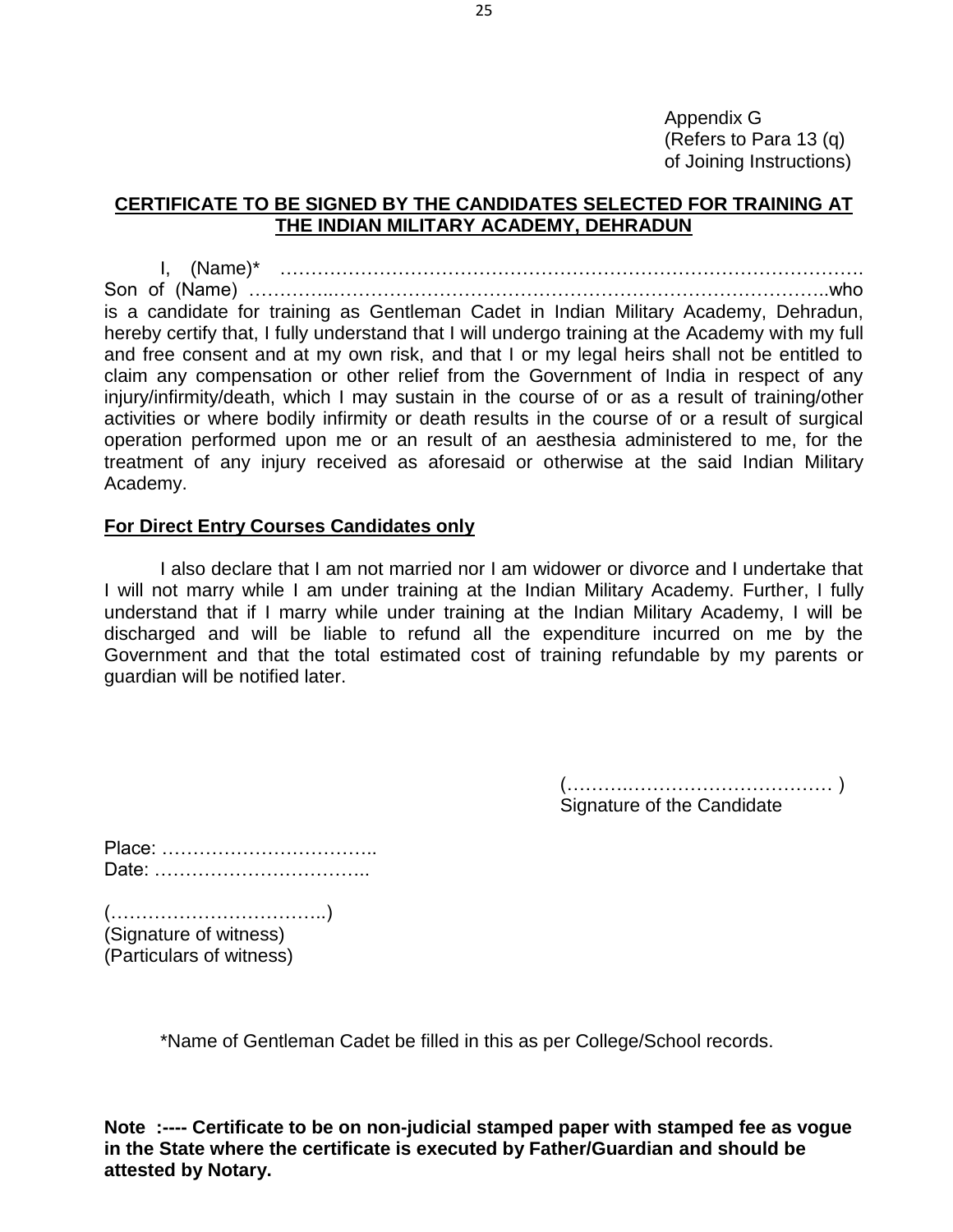Appendix H (Refers to Para 13(u) of Joining Instructions)

#### **AFFIDAVIT BEFORE THE COMPETENT AUTHORITY**

I, IMA No/UPSC Roll No **Gentleman Cadet** joining/ undergoing pre-commission training with \_\_\_\_\_\_\_\_\_\_\_\_\_\_Course at IMA, Dehradun, aged about \_\_\_\_\_\_\_\_\_, Son of Shri\_\_\_\_\_\_\_\_\_\_\_\_\_\_\_\_\_\_\_\_\_\_\_ resident

\_\_\_\_\_\_\_\_\_\_\_\_\_\_\_\_\_\_\_\_\_\_\_\_\_\_\_\_\_\_\_\_\_\_\_\_\_\_\_\_\_\_\_\_\_\_\_\_\_\_\_\_\_\_\_\_\_\_\_\_\_\_\_\_\_\_\_

is solemnly affirm following on oath :

Deponent

| That my name is      | (incl spelling)                                   |
|----------------------|---------------------------------------------------|
| and date of birth is | as per my matriculation certificate which is true |
| and genuine.         |                                                   |

2. That my name is differently spelled or mentioned in the following documents inadvertently due to obvious reasons :-

- (a) Intermediate marks sheet & certificate  $(10+2)$
- (b) Degree/Graduation/Tech Degree marks sheets and certificate -
- (c) UPSC Application/other application form -
- 3. That same has not been observed/objected earlier.

4. That the difference in name (including spellings) or date of birth in other than matriculation certificate is pertaining to one and the same person i.e. deponent and the name or date of birth as mentioned in matriculation certificate or its equivalent certificate of deponent shall be treated final for all official record purposes. ………….Deponent

#### **VERIFICATION** :

Solemnly affirmed on this the day of the at about a.m/p.m, at \_\_\_\_\_\_\_\_\_\_\_\_\_\_\_.

………….Deponent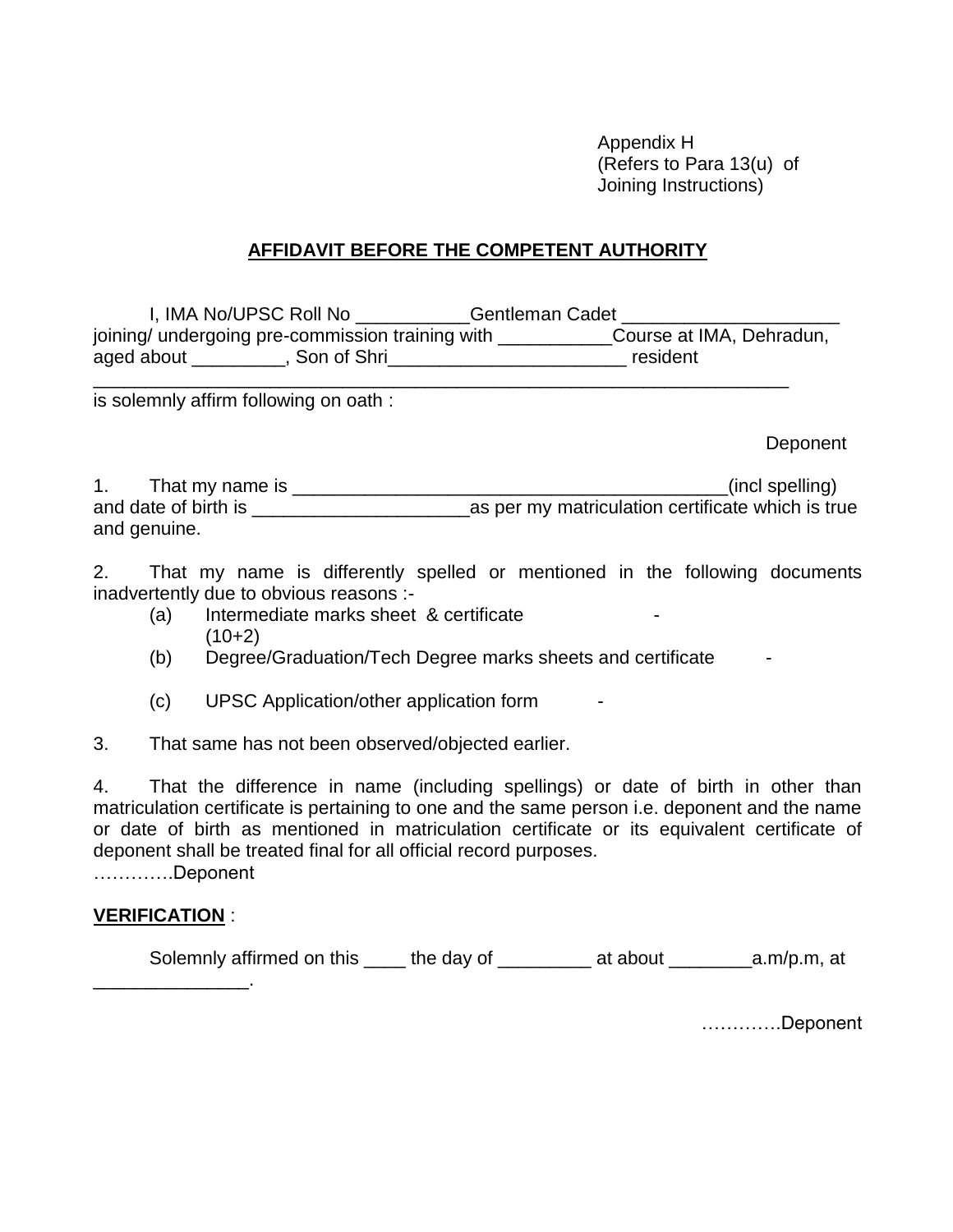Appendix J (Refers to Para 42 of Joining Instructions)

## **APPLICATION FOR RESIGNATION**

- 1. IMA No and Name :
- 2. Company and Battalion :
- 3. Father"s Name, Occupation and : Monthly income
- 4. Guardian"s Name, Relation Occupation and Monthly income (if father not alive) :
- 5. Date of Birth and Age as on 01 Jan/01Jul :



(b) Age :



- 6. Address : ……………………………………………………………………………….. …………………………………………………………………………………………………….. ………………………………………………………………………………………………………
- 7. Details as per following format:-

| Course<br>Ser No | Date of<br>Joining | Occupation<br>before joining<br><b>IMA</b> | Whether applied for<br>Admission/employment<br>elsewhere (give<br>details) | Education/Tech<br>nical<br>qualification |
|------------------|--------------------|--------------------------------------------|----------------------------------------------------------------------------|------------------------------------------|
|                  |                    |                                            |                                                                            |                                          |

- 8. Reasons for Resignation …………………………………………………………………..
- 9. Details concerning Service Selection Board (SSB):-

| SSB Batch No | Name of SSB and | Date of SSB | Any other       |
|--------------|-----------------|-------------|-----------------|
|              | Place           | Interview   | Details/Remarks |
|              |                 |             |                 |
|              |                 |             |                 |
|              |                 |             |                 |

10. Any other info :- ………………………………………………………………………………..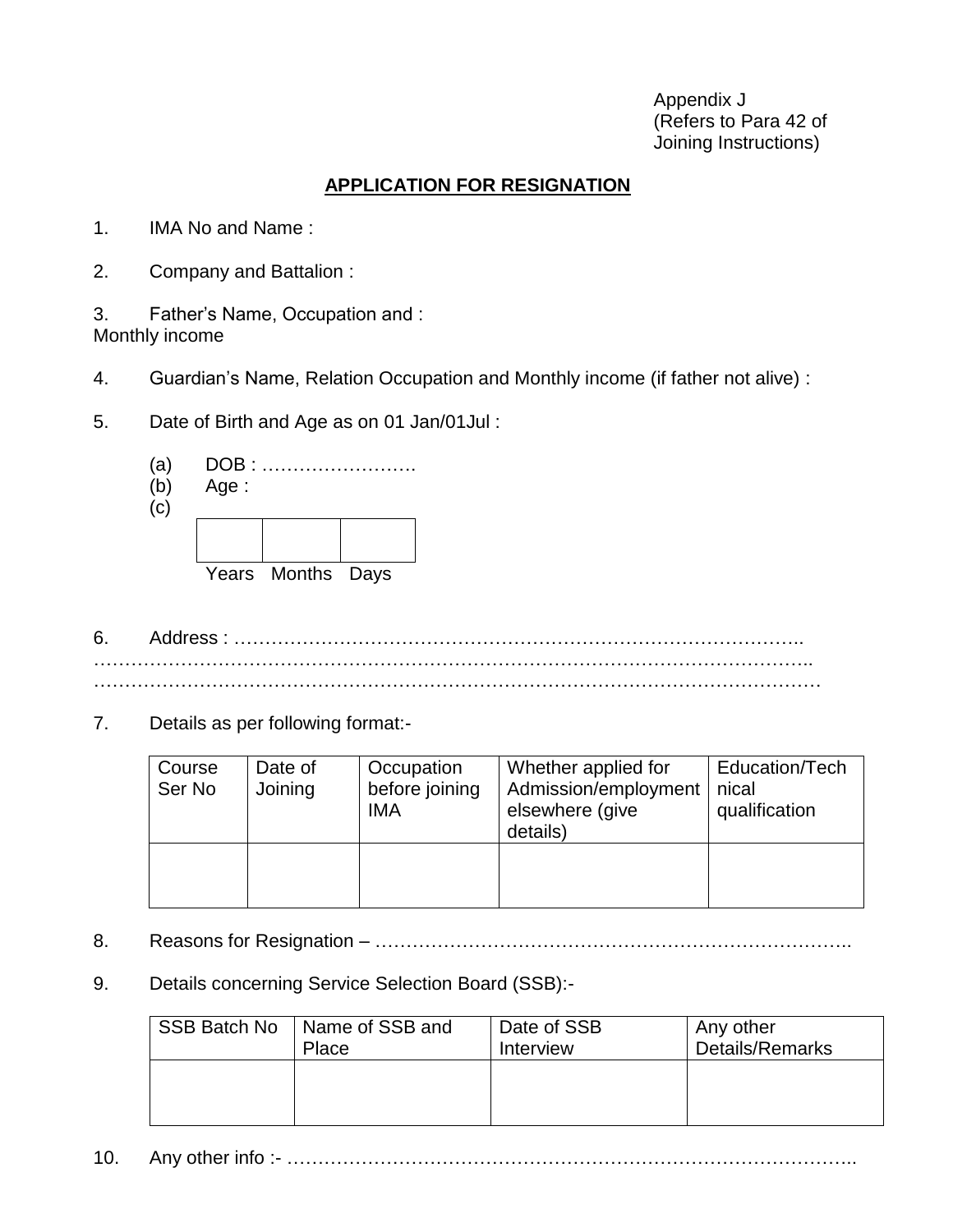- 11. (a) Parent"s/Guardian"s consent is attached.
	- (b) I understand that once I resign, I am not permitted to withdraw my application for resignation. I also certify that I will not seek reinstatement.

12. I hereby declare that I will abide with all instructions issued in consequence of tendering resignation from pre-commission training. I am fully aware about financial obligations.

Date : …………………………….. (……….………………….……… )

Signature of the Gentleman Cadet

#### **PARENTS/GUARDIAN'S CONSENT FOR RESIGNATION**

1. I , ……………………………………………. Son of Shri ………………………………... father of No ………………………………………………Gentleman Cadet …………………….. who is presently undergoing pre-commission training at Indian Military Academy, Dehradun agree that his resignation be accepted as requested above.

2. I, further declare that I accept all financial liabilities to the state on account of resignation tendered by my son/ward in accordance with rules and regulations in vogue.

| Dated: |  |
|--------|--|
| Place: |  |

Signature Place: Name Address

Witness/Guarantors (to be signed in the presence of Parent/Guardian)

| 1. Signature : |
|----------------|
| Name:          |
| Address:       |

Date : ………………………..

2. Signature : …………………. Name : ……………………. Address : …………………….

Date : ………………………